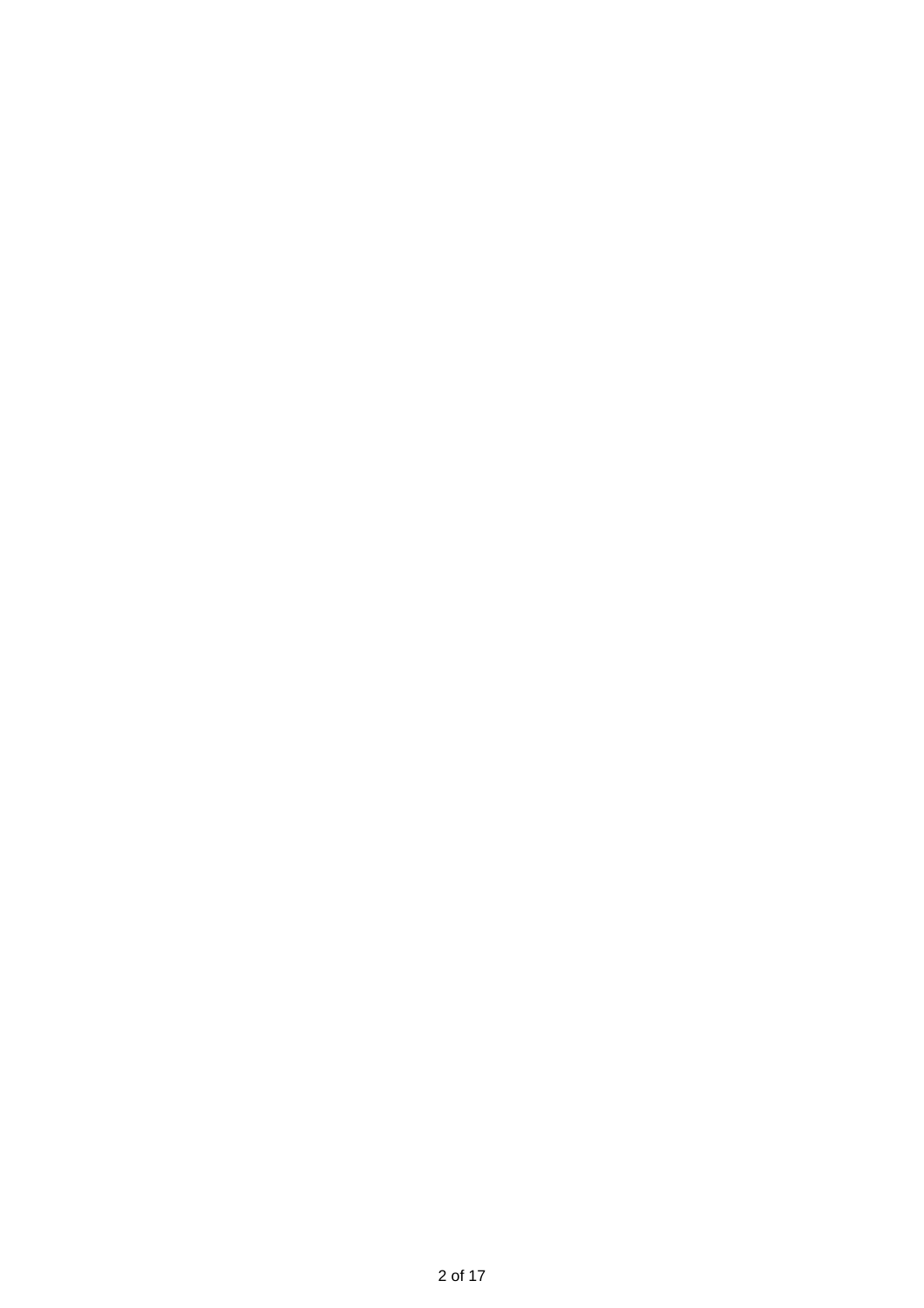| 1              | it is not easy to get to                                                                                                                                                                                                                                               | Oct 22, 2012 3:20 PM  |
|----------------|------------------------------------------------------------------------------------------------------------------------------------------------------------------------------------------------------------------------------------------------------------------------|-----------------------|
| $\overline{2}$ | feel uncomfortable                                                                                                                                                                                                                                                     | Sep 23, 2012 1:03 PM  |
| 3              | I don't believe you have to go to a physical building to show an appreciation<br>to God                                                                                                                                                                                | Sep 23, 2012 12:20 AM |
| 4              | Work at weekends Find it hard going to church as a single person                                                                                                                                                                                                       | Sep 21, 2012 3:43 PM  |
| 5              | Got out of the habit. Nobody of my age at the local church.                                                                                                                                                                                                            | Sep 18, 2012 3:58 PM  |
| $6\,$          | Why would anyone attend Church?                                                                                                                                                                                                                                        | Sep 18, 2012 8:02 AM  |
| $\overline{7}$ | Some people at church use being a Christian as a badge when they are<br>really just hypocrites.                                                                                                                                                                        | Sep 17, 2012 3:13 PM  |
| 8              | 1) I won't associate with churches part of the world council of churches 2) I<br>won't attend pentecostal churches as 95-100% of them have become<br>severely corrupted 3) I won't attend a church that isn't spiritual or where most<br>of the members are "liberals" | Sep 13, 2012 7:14 PM  |
| 9              | <b>Mental Health Disability</b>                                                                                                                                                                                                                                        | Sep 13, 2012 2:26 PM  |
| 10             | Couldn't find a suitable church for me when I moved, most churches here<br>have an elderly congregation.                                                                                                                                                               | Sep 13, 2012 10:21 AM |
| 11             | i attend 2 churches, a local one and a bigger one further away.                                                                                                                                                                                                        | Sep 12, 2012 3:07 PM  |
| 12             | Moved and not found a church I want to go to regularly                                                                                                                                                                                                                 | Sep 8, 2012 3:07 PM   |
| 13             | Work on a Sunday and odd hours and don't believe you need to go to a<br>church to pray                                                                                                                                                                                 | Sep 4, 2012 11:27 AM  |
| 14             | just dont like church at all                                                                                                                                                                                                                                           | Sep 3, 2012 3:41 PM   |
| 15             | curent situation, normally attend weekly                                                                                                                                                                                                                               | Sep 2, 2012 5:44 PM   |
| 16             | The Church does not preach the truth, You survey singleness. Are divorced<br>people single in Gods eyes? Or does he release us from our vows. He will<br>NEVER divorce us.                                                                                             | Sep 2, 2012 11:54 AM  |
| 17             | I am a church organist and no church in my area seems to be in need of my<br>services                                                                                                                                                                                  | Sep 2, 2012 10:37 AM  |
| 18             | n/a                                                                                                                                                                                                                                                                    | Aug 31, 2012 6:25 AM  |
| 19             | Left last church as wasn't being fed spiritually                                                                                                                                                                                                                       | Aug 30, 2012 2:34 PM  |
| 20             | The priest left a few months ago and his replacement is not as charismatic.                                                                                                                                                                                            | Aug 29, 2012 2:06 AM  |
| 21             | I find it very difficult to go to church as a single person. I don't always feel<br>welcome when I attend as a stranger. I would prefer to worship with friends<br>but it takes a long time to make friends at church.                                                 | Aug 28, 2012 12:39 PM |
| 22             | work sundays and night work                                                                                                                                                                                                                                            | Aug 25, 2012 7:45 AM  |
| 23             | Our priest left and the new priest is not family friendly. The church is also full<br>of people who do not display a christian attitude                                                                                                                                | Aug 21, 2012 5:51 AM  |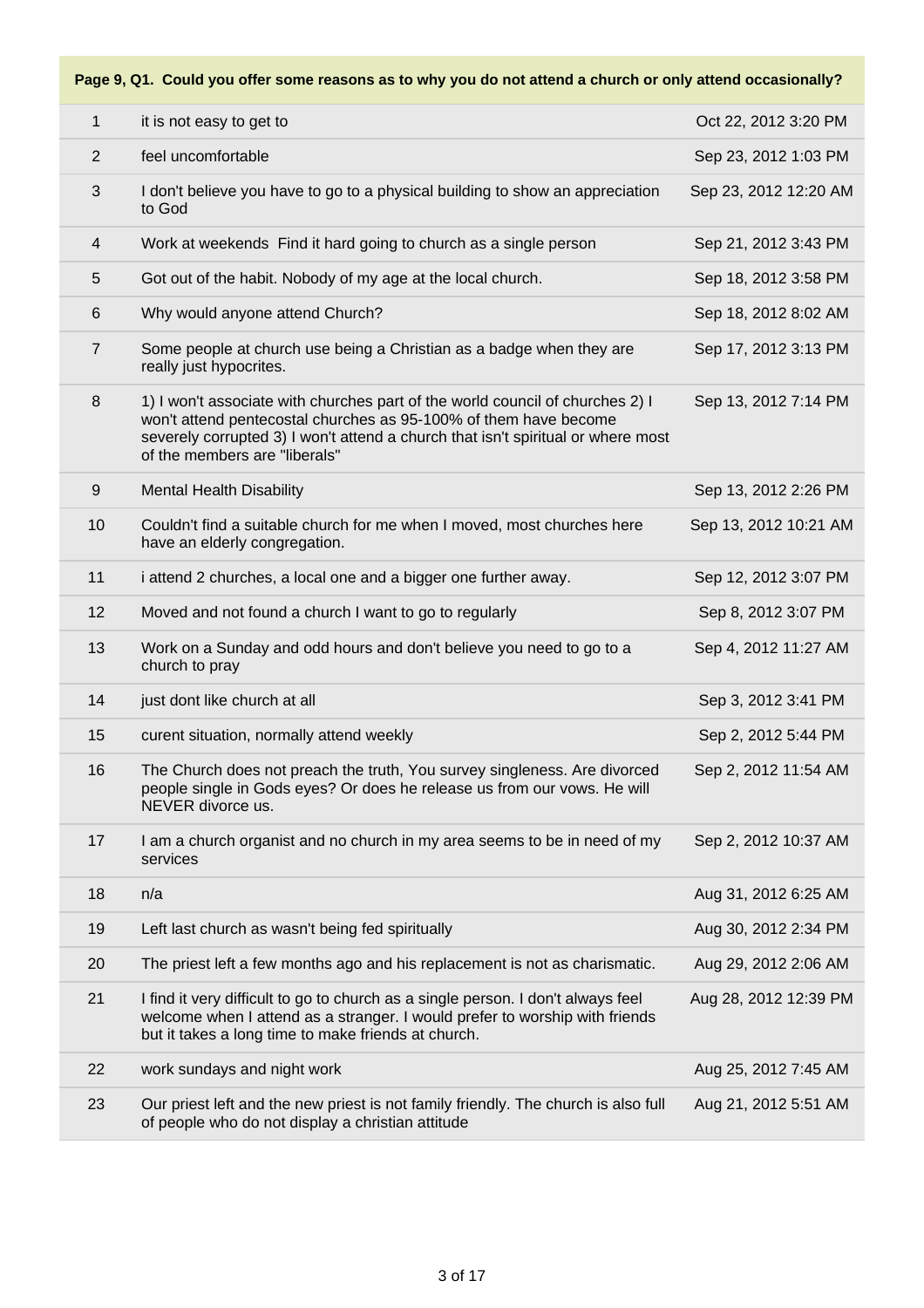| 24 | i pray at home lithargic,                                                                                                                                                                                                                                                                                                                                                                                                                                                                                                                                                                                                                                                        | Aug 21, 2012 4:57 AM  |
|----|----------------------------------------------------------------------------------------------------------------------------------------------------------------------------------------------------------------------------------------------------------------------------------------------------------------------------------------------------------------------------------------------------------------------------------------------------------------------------------------------------------------------------------------------------------------------------------------------------------------------------------------------------------------------------------|-----------------------|
| 25 | illness                                                                                                                                                                                                                                                                                                                                                                                                                                                                                                                                                                                                                                                                          | Aug 18, 2012 4:04 AM  |
| 26 | I am now making a conscious effort to attend more but I feel as though the<br>church has disconnected a little with the younger generation. Instilling<br>feelings of guilt rather than encouragement. I also find it frustrating that the<br>church often casts judgement on people who are single. And finally, I find it<br>very frustrating about how many churches push away the gay community                                                                                                                                                                                                                                                                              | Aug 18, 2012 3:39 AM  |
| 27 | Difficult to settle somewhere                                                                                                                                                                                                                                                                                                                                                                                                                                                                                                                                                                                                                                                    | Aug 17, 2012 3:01 PM  |
| 28 | Where I live there are no vibrant churches that I like                                                                                                                                                                                                                                                                                                                                                                                                                                                                                                                                                                                                                           | Aug 17, 2012 2:12 AM  |
| 29 | poor health                                                                                                                                                                                                                                                                                                                                                                                                                                                                                                                                                                                                                                                                      | Aug 16, 2012 6:55 PM  |
| 30 | lost my faith after over 15 'years of high involvement                                                                                                                                                                                                                                                                                                                                                                                                                                                                                                                                                                                                                           | Aug 15, 2012 1:34 PM  |
| 31 | The Minister of my Church is completely un-inspiring and I find it hard to stay<br>awake during his sermons! Not helped by the fact that I don't usually finish<br>work and get home until after 3am on Sunday mornings which makes it<br>difficult to be up and at church by 10am with so little sleep. The Minister also<br>wrote an article in the Church magazine just before Christmas which<br>basically said that if you can't be bothered to attend Church every week then<br>don't bother pitching up because it's Christmas!! :- O I thought that was<br>appalling and very un-Christian. Surely he should be encouraging<br>EVERYONE to attend to Church at ANY time. | Aug 13, 2012 6:34 PM  |
| 32 | I left the church I had actively involved in for a long period of time after a<br>family crisis and a clash of my personal values with that of the newish<br>minister                                                                                                                                                                                                                                                                                                                                                                                                                                                                                                            | Aug 13, 2012 10:41 AM |
| 33 | Too retrictive                                                                                                                                                                                                                                                                                                                                                                                                                                                                                                                                                                                                                                                                   | Aug 13, 2012 7:49 AM  |
| 34 | I have struggled with sleep issues, and often sleep late, because I cannot<br>sleep at night.                                                                                                                                                                                                                                                                                                                                                                                                                                                                                                                                                                                    | Aug 9, 2012 12:20 PM  |
| 35 | just moved house and looking for a new church                                                                                                                                                                                                                                                                                                                                                                                                                                                                                                                                                                                                                                    | Aug 5, 2012 1:05 PM   |
| 36 | I don't feel I fit in as its focus is on families.                                                                                                                                                                                                                                                                                                                                                                                                                                                                                                                                                                                                                               | Aug 5, 2012 5:32 AM   |
| 37 | Bad past experience with Church it felt a very lonely place.                                                                                                                                                                                                                                                                                                                                                                                                                                                                                                                                                                                                                     | Aug 5, 2012 3:08 AM   |
| 38 | work committments                                                                                                                                                                                                                                                                                                                                                                                                                                                                                                                                                                                                                                                                | Aug 4, 2012 2:17 PM   |
| 39 | <b>I LEARN A LOT MORE ABOUT THE SCRIPTURES WEN I STUDIE THEM</b><br>ALONE.                                                                                                                                                                                                                                                                                                                                                                                                                                                                                                                                                                                                       | Aug 3, 2012 9:00 AM   |
| 40 | still searching for the right one for me                                                                                                                                                                                                                                                                                                                                                                                                                                                                                                                                                                                                                                         | Jul 31, 2012 1:06 PM  |
| 41 | 1) Tired from work 2) Shy; find it difficult to sustain involvement in groups<br>and social situations. More comfortable to go occasionally                                                                                                                                                                                                                                                                                                                                                                                                                                                                                                                                      | Jul 30, 2012 6:00 AM  |
| 42 | just moved house and haven't found a church in my new area                                                                                                                                                                                                                                                                                                                                                                                                                                                                                                                                                                                                                       | Jul 30, 2012 5:40 AM  |
| 43 | I always go to Church at least once a week. More recently I've not been able<br>to organize going twice a week because of helping homeless.                                                                                                                                                                                                                                                                                                                                                                                                                                                                                                                                      | Jul 29, 2012 4:01 PM  |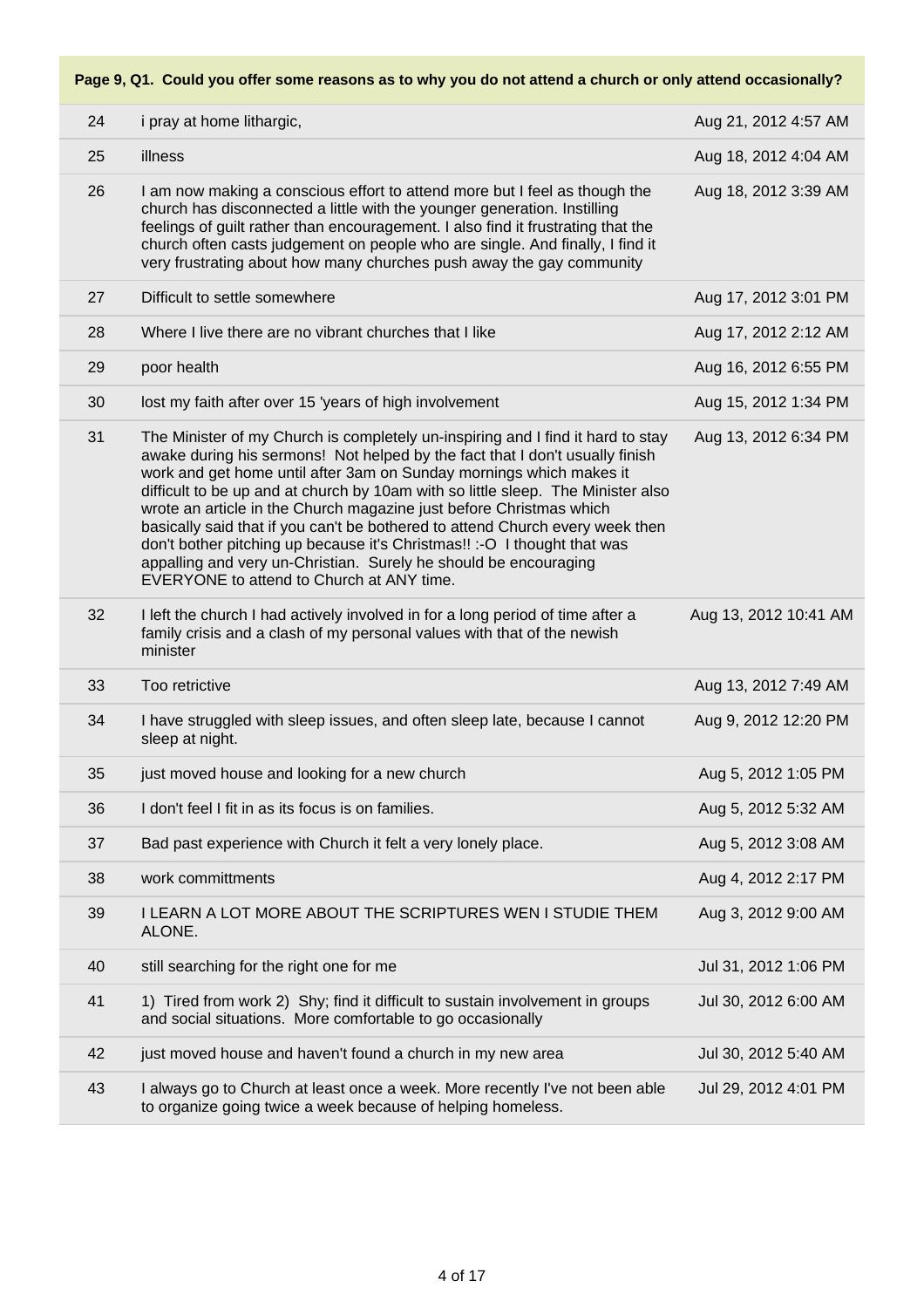**Page 9, Q1. Could you offer some reasons as to why you do not attend a church or only attend occasionally?**

| 44 | Beraevement has made this difficult. Why? Answers ona postcard                                                                                                                                                               | Jul 29, 2012 12:45 PM |
|----|------------------------------------------------------------------------------------------------------------------------------------------------------------------------------------------------------------------------------|-----------------------|
| 45 | N/A                                                                                                                                                                                                                          | Jul 29, 2012 9:32 AM  |
| 46 | I have not found a church that I feel I could settle in - having come from<br>abroad where I had been in a church for 15 years.                                                                                              | Jul 28, 2012 4:27 PM  |
| 47 | Because I have lost faith                                                                                                                                                                                                    | Jul 28, 2012 2:22 PM  |
| 48 | I began to get fed up of hypocritical and judgemental people saying they<br>live their lives one way, and do the opposite, but judging others for how they<br>live their lives.                                              | Jul 26, 2012 1:06 AM  |
| 49 | <b>School Work</b>                                                                                                                                                                                                           | Jul 24, 2012 8:58 AM  |
| 50 | I have not managed to find one that suits me                                                                                                                                                                                 | Jul 23, 2012 4:48 PM  |
| 51 | Change of Minister has altered things. I'm not adverse to change, but I loved<br>attending before. Currently looking for a new church.                                                                                       | Jul 21, 2012 4:15 AM  |
| 52 | N/A                                                                                                                                                                                                                          | Jul 17, 2012 3:42 PM  |
| 53 | The church is several miles away.                                                                                                                                                                                            | Jul 17, 2012 2:27 PM  |
| 54 | church is important but spreading the word is greater to plant seeds of life                                                                                                                                                 | Jul 17, 2012 5:32 AM  |
| 55 | Church seems to me to be a place of cliches. The people talk a talk but do<br>not walk a walk. Much is kept on a theological level. sometimes "church<br>"seems like a social gathering to fill the hours and pass the time. | Jul 16, 2012 1:05 AM  |
| 56 | Work and home commitments make it difficult  unfortunately                                                                                                                                                                   | Jul 15, 2012 2:36 PM  |
| 57 | busy, tired.                                                                                                                                                                                                                 | Jul 15, 2012 1:45 PM  |
| 58 | I work some Sundays and mid week evenings                                                                                                                                                                                    | Jul 15, 2012 11:09 AM |
| 59 | SINCE I CAME BACK TO LONDON I HAVE BEEN MOVING HOUSE AND<br>NEVER GOT THE CHANCE TO SETTLE DOWN TO GO TO ONE<br>PARTICULAR CHURCH AND HAVE PERMANENT RELATIONSHIPS.                                                          | Jul 14, 2012 3:49 AM  |
| 60 | I attend a church, but am currently between churches. Can't find any that are<br>biblical in my local area :(                                                                                                                | Jul 13, 2012 2:52 PM  |
| 61 | I never feel welcome and included                                                                                                                                                                                            | Jul 13, 2012 8:53 AM  |
| 62 | Small village Anglican full of old people. Very nice but not very inspiring and<br>no-one my age to mix with                                                                                                                 | Jul 13, 2012 12:14 AM |
| 63 | bored no one talks to me                                                                                                                                                                                                     | Jul 12, 2012 1:42 PM  |
| 64 | due to family reasons (ill health)                                                                                                                                                                                           | Jul 12, 2012 8:53 AM  |
| 65 | no one to go with, don't like going alone, fear of being unwanted, difficult as a<br>single, distance as live in rural area                                                                                                  | Jul 9, 2012 2:34 PM   |
| 66 | <b>Difficult shifts</b>                                                                                                                                                                                                      | Jul 8, 2012 1:48 PM   |
| 67 | was hurt in last church. uncaring and hypocritical attitude put me off                                                                                                                                                       | Jul 8, 2012 12:47 PM  |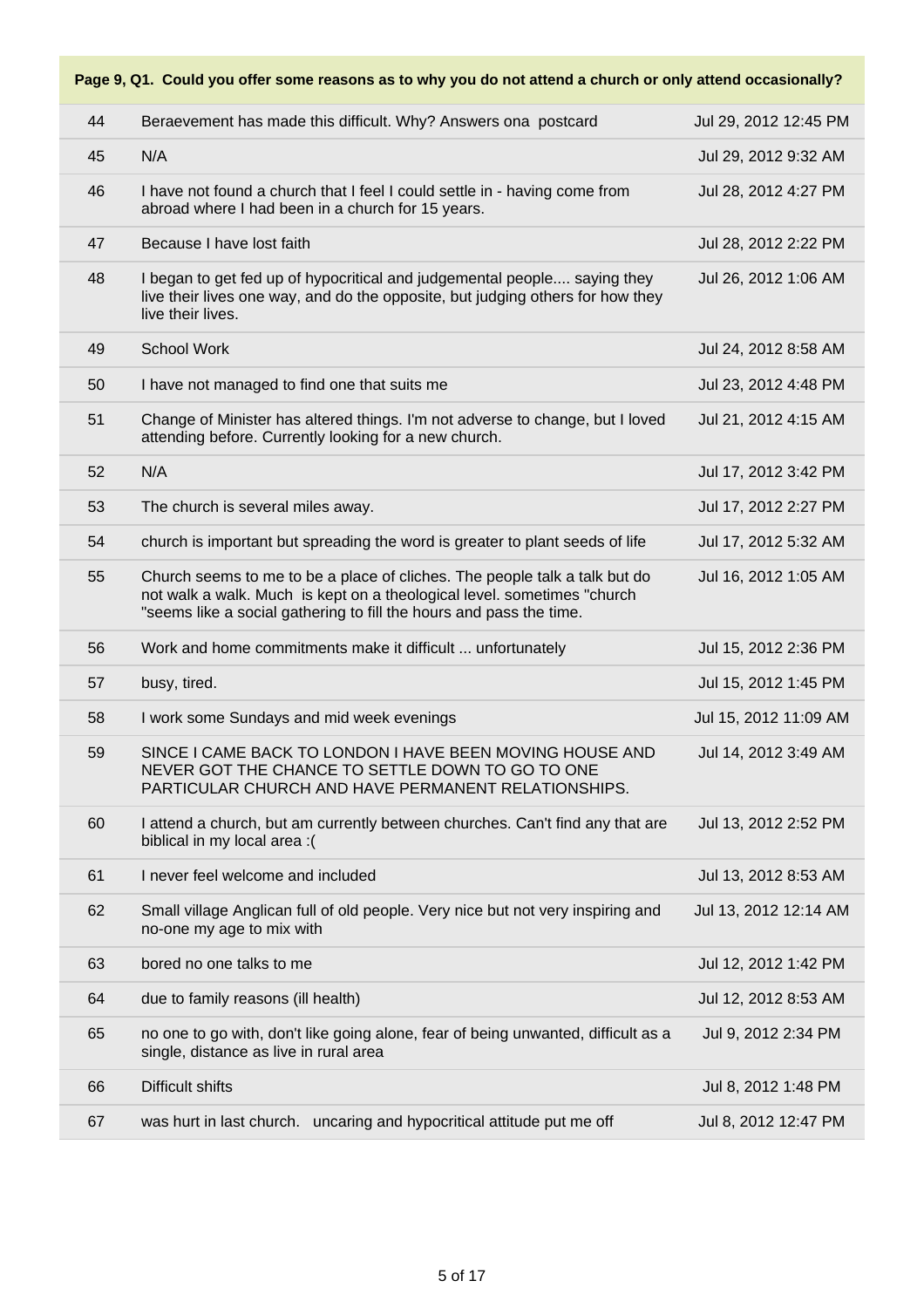| 68 | Cost benefit analysis returned virtually zero!                                                                                                                                                                                                                                                                                                                                                                                                                                             | Jul 8, 2012 9:43 AM  |
|----|--------------------------------------------------------------------------------------------------------------------------------------------------------------------------------------------------------------------------------------------------------------------------------------------------------------------------------------------------------------------------------------------------------------------------------------------------------------------------------------------|----------------------|
| 69 | Becausew I am a carer and I have no other suport                                                                                                                                                                                                                                                                                                                                                                                                                                           | Jul 8, 2012 1:23 AM  |
| 70 | dont really like the modern idea of church                                                                                                                                                                                                                                                                                                                                                                                                                                                 | Jul 7, 2012 8:36 AM  |
| 71 | Because often you get the third degree from the congregation about who you<br>are, that they haven't seen you at 'their' church before etc etc                                                                                                                                                                                                                                                                                                                                             | Jul 6, 2012 9:36 AM  |
| 72 | I am deaf and presently suffering ill health                                                                                                                                                                                                                                                                                                                                                                                                                                               | Jul 5, 2012 6:33 PM  |
| 73 | Since moving to the City I now live in, I have been unable to settle in/find a<br>'home'.                                                                                                                                                                                                                                                                                                                                                                                                  | Jul 5, 2012 12:34 PM |
| 74 | had differences with my previous and have not yet found another I want to<br>attend regularly                                                                                                                                                                                                                                                                                                                                                                                              | Jul 5, 2012 11:30 AM |
| 75 | Not found a niche. Tired of being labelled single and people trying to 'fix' that<br>problem for me.                                                                                                                                                                                                                                                                                                                                                                                       | Jul 4, 2012 2:57 PM  |
| 76 | Having recently moved into this area I have not yet found a 'home' church                                                                                                                                                                                                                                                                                                                                                                                                                  | Jul 4, 2012 10:52 AM |
| 77 | I lost a sense of community as my contemporaries were married with<br>children. I ended up being the quasi maternal figure for younger single<br>people. The church tended to suggest ministry for women which focused<br>only on being with other women.                                                                                                                                                                                                                                  | Jul 4, 2012 9:14 AM  |
| 78 | due to illness I'm not always well enough to go out                                                                                                                                                                                                                                                                                                                                                                                                                                        | Jul 4, 2012 8:26 AM  |
| 79 | church is not something one attends but something one is part of                                                                                                                                                                                                                                                                                                                                                                                                                           | Jul 4, 2012 6:48 AM  |
| 80 | Work most weekends                                                                                                                                                                                                                                                                                                                                                                                                                                                                         | Jul 3, 2012 2:47 PM  |
| 81 | I moved from Surrey where I was happy at the church I attended - I have not<br>yet found one i am happy with to attend regularly now back in Cheshire                                                                                                                                                                                                                                                                                                                                      | Jul 3, 2012 1:28 PM  |
| 82 | listen/Watch to home church online. am travelling and so move around a lot.<br>go to church where im at on sundays                                                                                                                                                                                                                                                                                                                                                                         | Jul 3, 2012 10:15 AM |
| 83 | Churches tend to have stereotypical attitudes towards single christians.                                                                                                                                                                                                                                                                                                                                                                                                                   | Jul 3, 2012 7:28 AM  |
| 84 | Most churches cannot see beyoond a literalist and/or prescriptive<br>interpretation of the Bible. Also I really do not enjoy singing                                                                                                                                                                                                                                                                                                                                                       | Jul 3, 2012 1:15 AM  |
| 85 | Can't find a good bible based, Spirit led church and find church cliquey and<br>unfriendly. It's a club not the body of Christ                                                                                                                                                                                                                                                                                                                                                             | Jul 3, 2012 1:11 AM  |
| 86 | no                                                                                                                                                                                                                                                                                                                                                                                                                                                                                         | Jul 2, 2012 4:18 PM  |
| 87 | experienced spiritual abuse, besides that reason the church is not a building.<br>I am apart of the church wherever I am                                                                                                                                                                                                                                                                                                                                                                   | Jul 2, 2012 2:04 PM  |
| 88 | My church is very family orintated and I feel on the fringes as one of only two<br>single people. I feel that the church does not appreciate the struggles I have<br>as a single person - the only way I am truly accepted is when I undertake<br>work such as 'children's worker.' I also feel that the 'pastor' is not a pastor<br>merely a business man who is paid a salary to keep the church going. I have<br>no expectations of church at all, but the disappointments are recorded | Jul 2, 2012 1:58 PM  |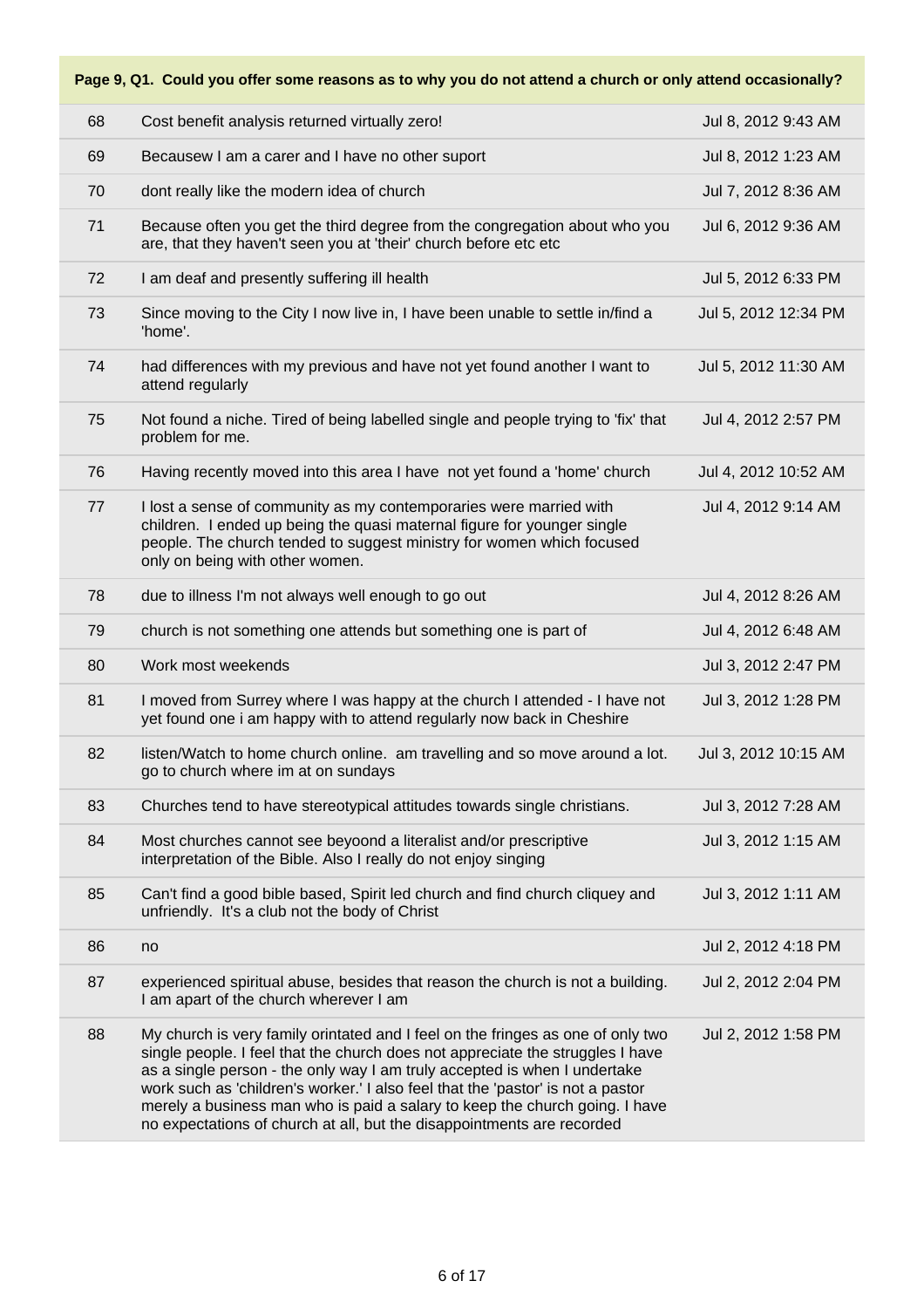|     | above.                                                                                                                                                                                                                                                                                                                                                                                                                                                 |                       |
|-----|--------------------------------------------------------------------------------------------------------------------------------------------------------------------------------------------------------------------------------------------------------------------------------------------------------------------------------------------------------------------------------------------------------------------------------------------------------|-----------------------|
| 89  | Multi reasons including unfriendliness of others towards single people                                                                                                                                                                                                                                                                                                                                                                                 | Jul 2, 2012 1:27 PM   |
| 90  | Live 60 miles from my preferred congreation. Use online sermons, teachings<br>as well as praying with others.                                                                                                                                                                                                                                                                                                                                          | Jul 2, 2012 12:57 PM  |
| 91  | Because I travel quite a bit and attend church wherever I am. Also, I like<br>interdenominational                                                                                                                                                                                                                                                                                                                                                      | Jul 2, 2012 12:54 PM  |
| 92  | I was a member of church for 7 years and very involved and highly-visible.<br>However, when my father died, followed by the near-death of my newborn<br>daughter, which was then followed by the breakdown of my marriage a year<br>later, I received no support from my church. This was extremely hurtful and<br>disappointing so I left. I am still a very strong believer and follower in Christ<br>and still remain connected to other believers. | Jul 2, 2012 12:41 PM  |
| 93  | do not feel included -bias in church for couples only                                                                                                                                                                                                                                                                                                                                                                                                  | Jul 2, 2012 12:27 PM  |
| 94  | I have recently moved and I am still looking for a church that conducts a<br>service that is close to my heart                                                                                                                                                                                                                                                                                                                                         | Jul 2, 2012 11:31 AM  |
| 95  | working on relationship with God. Had some very difficult times over the last<br>few years and that's when I went from attending church 2/3 times a week to<br>once a week or once a fortnight and going to different churches.                                                                                                                                                                                                                        | Jul 2, 2012 11:13 AM  |
| 96  | adf                                                                                                                                                                                                                                                                                                                                                                                                                                                    | Jul 2, 2012 11:11 AM  |
| 97  | Dont feel comfortable going alone                                                                                                                                                                                                                                                                                                                                                                                                                      | Jul 2, 2012 11:08 AM  |
| 98  | Feel uncomfortable in a new location                                                                                                                                                                                                                                                                                                                                                                                                                   | Jul 2, 2012 10:47 AM  |
| 99  | work related and bereavement                                                                                                                                                                                                                                                                                                                                                                                                                           | Jul 1, 2012 4:42 AM   |
| 100 | ive had health problems and left a church last yr been praying where i should<br>go just returned to my old one althopugh havent been on a sunday.                                                                                                                                                                                                                                                                                                     | Jun 30, 2012 5:54 PM  |
| 101 | Work schedule prevents it.                                                                                                                                                                                                                                                                                                                                                                                                                             | Jun 28, 2012 7:44 AM  |
| 102 | i dont know really, there is no reason                                                                                                                                                                                                                                                                                                                                                                                                                 | Jun 27, 2012 2:18 PM  |
| 103 | Not committed                                                                                                                                                                                                                                                                                                                                                                                                                                          | Jun 26, 2012 2:52 PM  |
| 104 | hard to find church families ---single women seen as a threat as many<br>marriages not good                                                                                                                                                                                                                                                                                                                                                            | Jun 26, 2012 9:39 AM  |
| 105 | distance to travel to nearest church - i do not drive.                                                                                                                                                                                                                                                                                                                                                                                                 | Jun 24, 2012 3:36 PM  |
| 106 | Work schedule and not sure where/how to look for a church that I can call<br>home.                                                                                                                                                                                                                                                                                                                                                                     | Jun 24, 2012 3:25 PM  |
| 107 | Seeking to find a church to settle. Was a part of a large church for many<br>years.                                                                                                                                                                                                                                                                                                                                                                    | Jun 24, 2012 10:07 AM |
| 108 | Work commitments                                                                                                                                                                                                                                                                                                                                                                                                                                       | Jun 24, 2012 6:58 AM  |
| 109 | do you mean attend a SOLE church?"                                                                                                                                                                                                                                                                                                                                                                                                                     | Jun 22, 2012 3:45 PM  |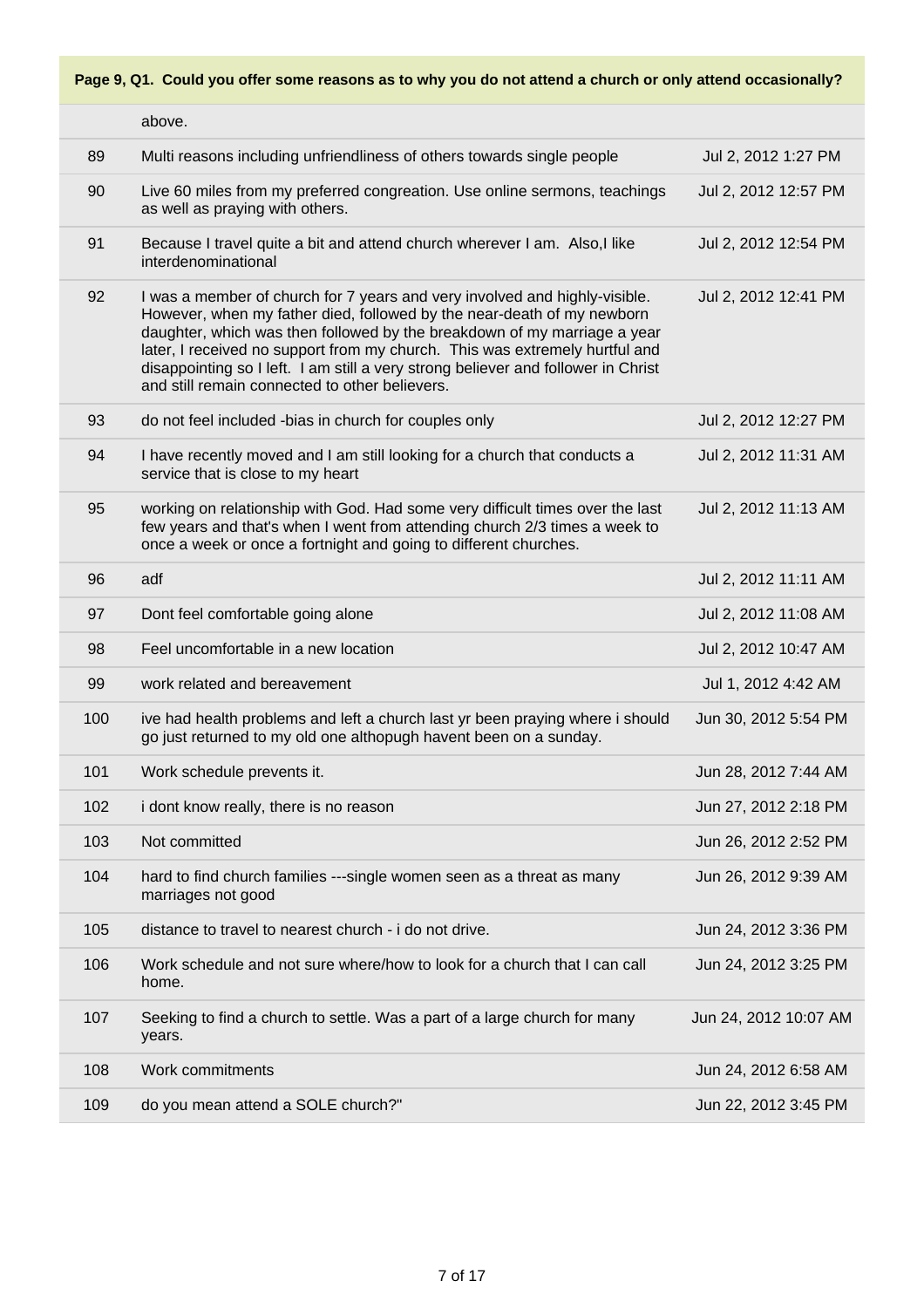| 110 | health problems attend a house group                                                                                                                                                                                                                                                                                                                                                                                                                                                                                                                                                                                                                                                                                                                                                                                                                   | Jun 22, 2012 1:14 PM  |
|-----|--------------------------------------------------------------------------------------------------------------------------------------------------------------------------------------------------------------------------------------------------------------------------------------------------------------------------------------------------------------------------------------------------------------------------------------------------------------------------------------------------------------------------------------------------------------------------------------------------------------------------------------------------------------------------------------------------------------------------------------------------------------------------------------------------------------------------------------------------------|-----------------------|
| 111 | Hard to go to a new church on your own                                                                                                                                                                                                                                                                                                                                                                                                                                                                                                                                                                                                                                                                                                                                                                                                                 | Jun 22, 2012 8:58 AM  |
| 112 | I have recently moved back to the city from a rural location where I attended<br>an amazing modern Methodist church,I am not yet settled in a particular area<br>so am not sure which church to attend regularly, in the meantime have been<br>trying different ones.                                                                                                                                                                                                                                                                                                                                                                                                                                                                                                                                                                                  | Jun 22, 2012 8:03 AM  |
| 113 | Away for work, visiting family, no church in immediate vicinity so hard to<br>determine which to go to                                                                                                                                                                                                                                                                                                                                                                                                                                                                                                                                                                                                                                                                                                                                                 | Jun 22, 2012 7:59 AM  |
| 114 | Looking for a new church, but too shy to go on my own and don't have many<br>friends to go with                                                                                                                                                                                                                                                                                                                                                                                                                                                                                                                                                                                                                                                                                                                                                        | Jun 22, 2012 7:38 AM  |
| 115 | Lazyness really. But I really want to start going back regularly as I used to do<br>before.                                                                                                                                                                                                                                                                                                                                                                                                                                                                                                                                                                                                                                                                                                                                                            | Jun 22, 2012 3:37 AM  |
| 116 | Because married women don't speak to me as a single woman and appear<br>to be guarding their husbands, men don't speak- for fear of been seen<br>chatting to the scarlet single woman - it makes me feel dirty when Ive done<br>nothing wrong. I never want to feel like that again. You daren't take an<br>interest in anyone's child for fear of what could interpreted as. I prefer being<br>home alone than have the aloneness and misery of attending church but<br>being at hme toyou get into other things by losing touch with the faith. I dont<br>go to church to feel like an outsider or a weirdo - nowhere else makes me<br>feel like that.                                                                                                                                                                                               | Jun 21, 2012 6:01 PM  |
| 117 | N/a                                                                                                                                                                                                                                                                                                                                                                                                                                                                                                                                                                                                                                                                                                                                                                                                                                                    | Jun 20, 2012 1:25 PM  |
| 118 | It was same old, same old after attending from the age of 4 to 35 I also felt<br>that nothing was guaged towards me.                                                                                                                                                                                                                                                                                                                                                                                                                                                                                                                                                                                                                                                                                                                                   | Jun 20, 2012 12:35 PM |
| 119 | I attend my church twice on Sunday                                                                                                                                                                                                                                                                                                                                                                                                                                                                                                                                                                                                                                                                                                                                                                                                                     | Jun 20, 2012 11:49 AM |
| 120 | In the last 10 months or so it has been occassional because of the quality of<br>the sermons. Prior to that, I attended church every week. Looking for a<br>pentecostal church around as I don't want to travel far because of my<br>disability.                                                                                                                                                                                                                                                                                                                                                                                                                                                                                                                                                                                                       | Jun 20, 2012 8:43 AM  |
| 121 | I used to go every week for many years, from making a commitment as a<br>teenager right through to about the age of 30. But the older I got the harder it<br>was to fit in without a partner, and the grief of being childless, but surrounded<br>by those with children was harder and harder to bear the older I got. Now in<br>my late 30s, with women I had taught in Sunday School now mothers and<br>myself still alone, I find church more a source of pain and jealousy than<br>comfort. I can just about remain with God if I remain away from church.<br>That's probably not really correct and I'm no doubt getting things very wrong,<br>but it's how I feel. Most times that I try to attend, the jealousy and grief leaves<br>me in tears and bereft. If I stay away, I lose out on some things, but can at<br>least remain mostly numb. | Jun 20, 2012 8:15 AM  |
| 122 | I attend occasionally as I prefer that to a set routine although I read some<br>scripture every day.                                                                                                                                                                                                                                                                                                                                                                                                                                                                                                                                                                                                                                                                                                                                                   | Jun 20, 2012 6:57 AM  |
| 123 | clash of time constraints due to (work, golf). Not feeling of belonging as not<br>seen as a valuable member (like a couple with children etc)                                                                                                                                                                                                                                                                                                                                                                                                                                                                                                                                                                                                                                                                                                          | Jun 19, 2012 12:10 PM |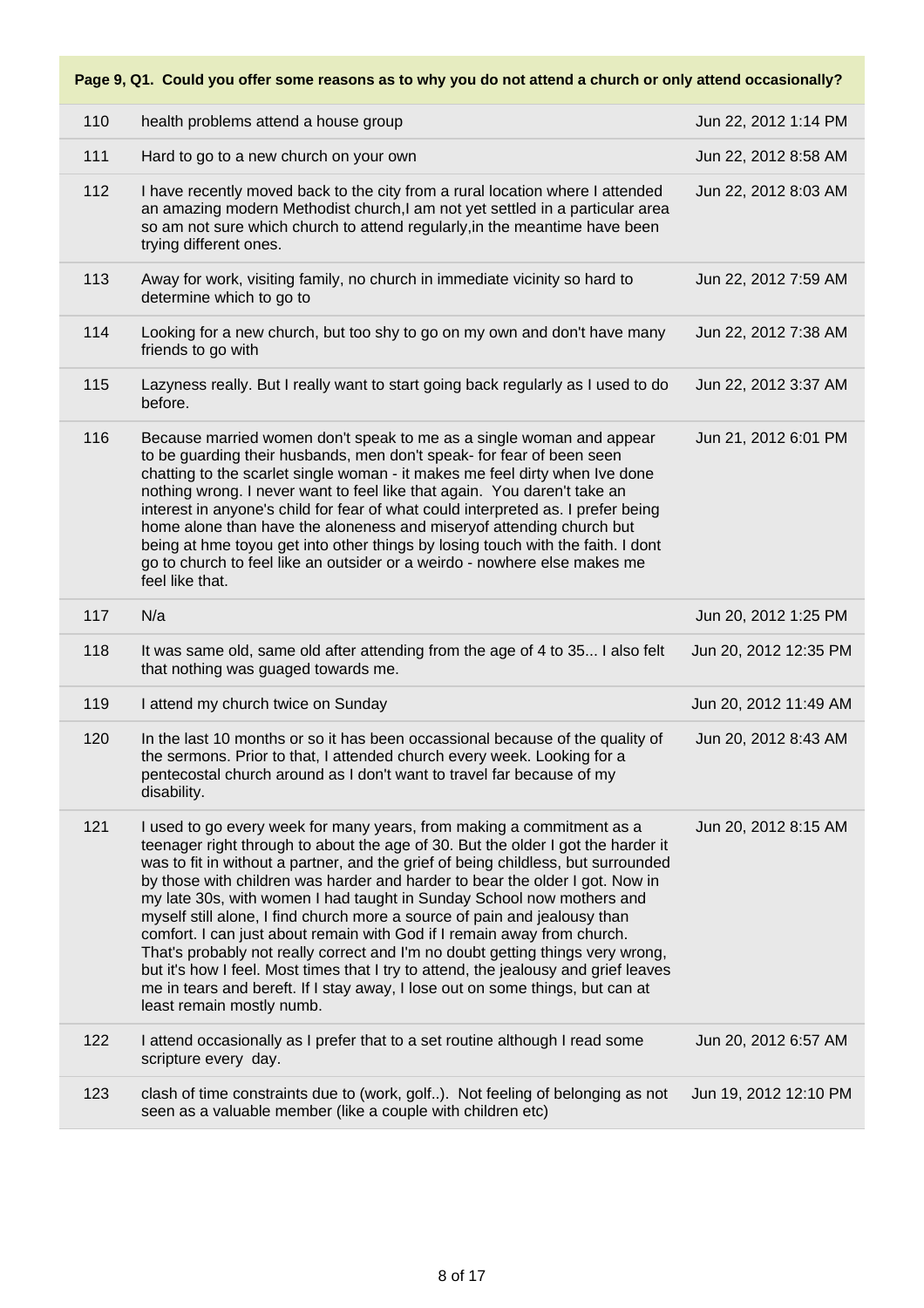| 124 | I did attend a specific church locally, but left because I got fed up with people<br>saying I should come more often and how disappointed they were that I<br>didn't come more often. I am in the position where by a piece of luck (a<br>relative was a writer) a film maker has decided to make a film of that and this<br>has meant that anything to do with that and republishing this relative's work<br>has involved a lot of work in the evenings and at weekends.                                                                                                                                                                                                                                                                                                                                                                                                                                  | Jun 19, 2012 9:58 AM  |
|-----|------------------------------------------------------------------------------------------------------------------------------------------------------------------------------------------------------------------------------------------------------------------------------------------------------------------------------------------------------------------------------------------------------------------------------------------------------------------------------------------------------------------------------------------------------------------------------------------------------------------------------------------------------------------------------------------------------------------------------------------------------------------------------------------------------------------------------------------------------------------------------------------------------------|-----------------------|
| 125 | Not gone very often since parents died. Brings back sad memories and I also<br>don't like going on my own. Rest of family (siblings) don't go any more                                                                                                                                                                                                                                                                                                                                                                                                                                                                                                                                                                                                                                                                                                                                                     | Jun 17, 2012 12:48 PM |
| 126 | Having seen how church leaders can abuse their position in order to control<br>and have power over people, I now find myself questioning the whole<br>authority of the church (that is the man made thing we are told is church!)                                                                                                                                                                                                                                                                                                                                                                                                                                                                                                                                                                                                                                                                          | Jun 17, 2012 11:38 AM |
| 127 | I have found after many years in church that a lot of the people were not<br>genuine, and the particular church I attended pressured people a lot to give<br>up their time.                                                                                                                                                                                                                                                                                                                                                                                                                                                                                                                                                                                                                                                                                                                                | Jun 16, 2012 9:40 AM  |
| 128 | I am disabled and it is quite hard to shake off the effects of my meds in<br>amorning                                                                                                                                                                                                                                                                                                                                                                                                                                                                                                                                                                                                                                                                                                                                                                                                                      | Jun 16, 2012 7:50 AM  |
| 129 | Workingfull time and completing a degree at the moment                                                                                                                                                                                                                                                                                                                                                                                                                                                                                                                                                                                                                                                                                                                                                                                                                                                     | Jun 15, 2012 7:50 AM  |
| 130 | Bad experiences                                                                                                                                                                                                                                                                                                                                                                                                                                                                                                                                                                                                                                                                                                                                                                                                                                                                                            | Jun 14, 2012 11:18 PM |
| 131 | Struggle                                                                                                                                                                                                                                                                                                                                                                                                                                                                                                                                                                                                                                                                                                                                                                                                                                                                                                   | Jun 14, 2012 1:47 PM  |
| 132 | Disillusioned                                                                                                                                                                                                                                                                                                                                                                                                                                                                                                                                                                                                                                                                                                                                                                                                                                                                                              | Jun 14, 2012 2:25 AM  |
| 133 | Haven't found one I like in my area yet                                                                                                                                                                                                                                                                                                                                                                                                                                                                                                                                                                                                                                                                                                                                                                                                                                                                    | Jun 12, 2012 4:31 PM  |
| 134 | I'm looking for a new church to go to just now. I'm not sure where I quite fit in                                                                                                                                                                                                                                                                                                                                                                                                                                                                                                                                                                                                                                                                                                                                                                                                                          | Jun 11, 2012 2:49 PM  |
| 135 | The major reason is that I find being in an environment where there are<br>children and families around upsetting because I have not been given the<br>opportunity by God to experience this in my life and now I won't be able to<br>because I am too old to have a family myself. Although I have been very<br>blessed in many ways and know that family life is not always easy I do feel I<br>have really missed out in this respect. It is wonderful that churches have<br>young families in it. But I feel that for middle aged single women there is a<br>social 'gap', i.e. very few men of our age that are single. Although I love my<br>female friends it is also good to be in male company and for the singe<br>woman once she has reached middle age whether in church or outside,<br>there are few single men available and around to meet that need. Where do<br>they go? What do they do? | Jun 11, 2012 12:33 AM |
| 136 | There is not a church in my locality which I fit in easily, or where there are a<br>number of people in my life situation and age. But I also havent made<br>enough effort to fit it, because I feed a sense of fellowship outside of the<br>church with friends.                                                                                                                                                                                                                                                                                                                                                                                                                                                                                                                                                                                                                                          | Jun 10, 2012 1:33 PM  |
| 137 | have recently moved house/town. Find it painful to be around other 'normal'<br>familiesconstantly. just not feeling the desire.                                                                                                                                                                                                                                                                                                                                                                                                                                                                                                                                                                                                                                                                                                                                                                            | Jun 9, 2012 3:57 AM   |
| 138 | Work and study commitments                                                                                                                                                                                                                                                                                                                                                                                                                                                                                                                                                                                                                                                                                                                                                                                                                                                                                 | Jun 8, 2012 2:55 AM   |
| 139 | I'm a bit lazy sometimes on Sunday mornings, and have felt challenged by<br>sermons sometimes. My sin has made me feel prohibited                                                                                                                                                                                                                                                                                                                                                                                                                                                                                                                                                                                                                                                                                                                                                                          | Jun 7, 2012 7:30 PM   |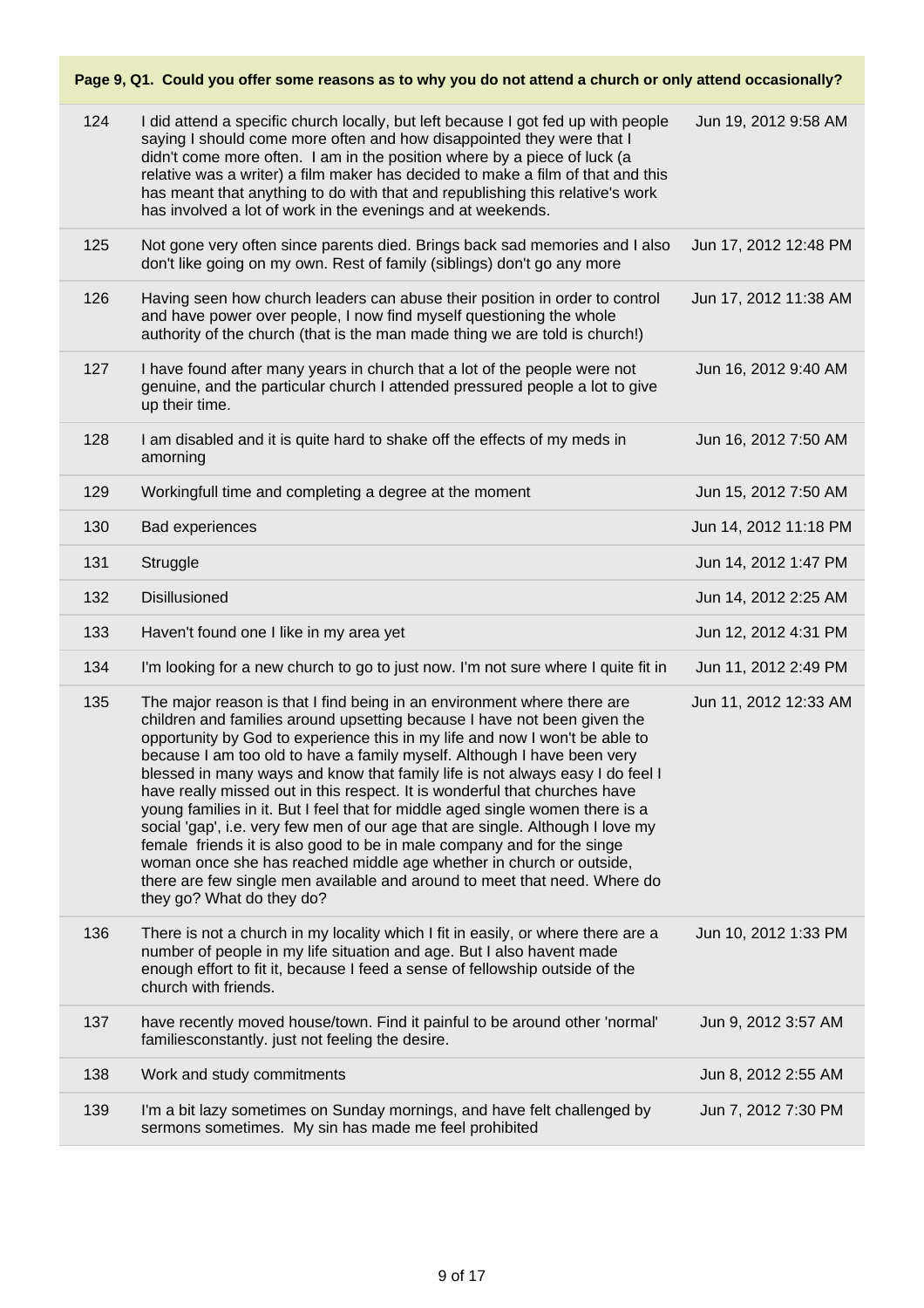## **Page 9, Q1. Could you offer some reasons as to why you do not attend a church or only attend occasionally?** 140 I stopped attending my last church because I found it difficult being single/not in a close friendship with other members of my age. Jun 7, 2012 4:03 PM 141 I find it too clicky and inward looking. Jun 7, 2012 12:45 PM 142 i go midnight mass olny Jun 7, 2012 8:59 AM 143 shyness Jun 6, 2012 6:02 PM 144 no Jun 6, 2012 2:46 PM 145 Recently split up with girlfriend- we attended church together. Trying to find a new one. Jun 6, 2012 2:34 PM 146 Routine Jun 6, 2012 4:03 AM 147 Do not feel part of congregation. Feel very much on the periphery. I feel a significant reason for me not being included is being single. Congregation is either families or significantly older than me and sometimes I feel invisibile. Indeed, since not attending, I have had not contact from anyone. Jun 6, 2012 1:55 AM 148 Partly working away from where I live. Partly because I don't find some churches very welcoming. Jun 6, 2012 1:28 AM 149 I work Saturday nights Jun 5, 2012 11:50 PM 150 working Jun 5, 2012 4:51 PM 151 I have not been able to find a church that I feel at home in, also rather shy about trying new churches where I don't know anyone Jun 5, 2012 2:16 PM 152 The church plant I attended folded. Also difficult when you've been a Christian couple in a church and people recognise you as such to then be accepted as a single person in your own right. The feeling that however people say they will not judge, in actual fact do so plus people do not know what to say to you or how to treat/talk to you. Jun 5, 2012 2:15 PM 153 My place of worship is a long way away. Traditional type services to busy & wordy & lack depth/spirituality/spiritual understanding. Jun 5, 2012 1:35 PM 154 I belong to an online church I have not as yet found a church. Jun 5, 2012 1:16 PM 155 Difficult to get to on public transport Jun 5, 2012 12:21 PM 156 Ill health Jun 5, 2012 11:07 AM 157 I dont think you need to go to a church to pray or to be near God. I also work or need to supervise junior staff in a Sunday. Jun 5, 2012 10:34 AM 158 because of personal health problems Jun 5, 2012 10:30 AM 159 not important to me Jun 5, 2012 10:29 AM 160 Too far away and expensive to park car Jun 5, 2012 10:21 AM 161 Moved so much and it gets harder and harder to get to know new people and become a part of life in a new church Jun 5, 2012 10:02 AM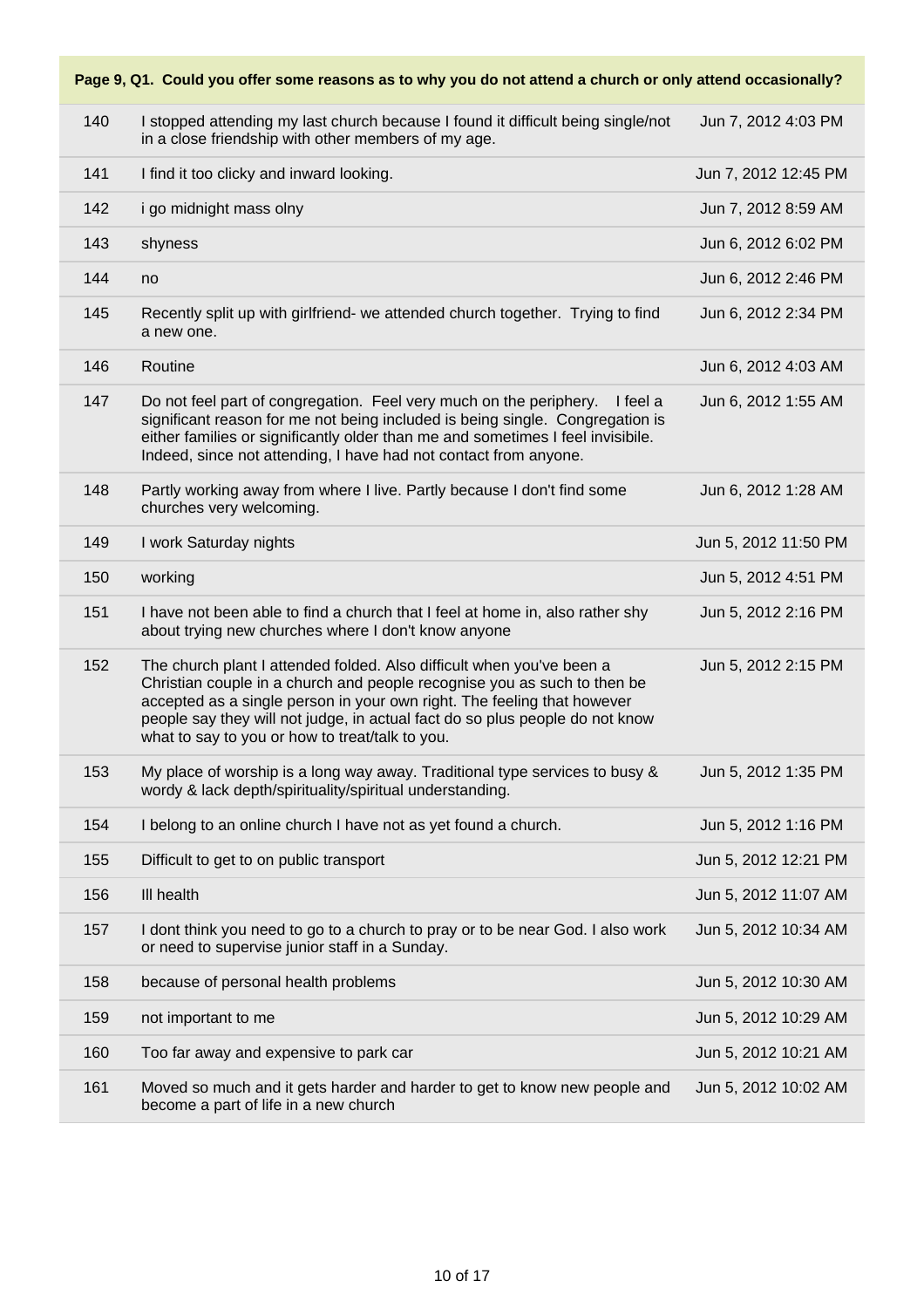| Page 9, Q1. Could you offer some reasons as to why you do not attend a church or only attend occasionally? |                                                                                                                                                                                                                                                              |                       |  |
|------------------------------------------------------------------------------------------------------------|--------------------------------------------------------------------------------------------------------------------------------------------------------------------------------------------------------------------------------------------------------------|-----------------------|--|
| 162                                                                                                        | Bad experiences have put me off Don't feel I can be myself there                                                                                                                                                                                             | Jun 5, 2012 9:56 AM   |  |
| 163                                                                                                        | I work for my church. Going again on Sunday just feels like another day at<br>work!                                                                                                                                                                          | Jun 5, 2012 9:54 AM   |  |
| 164                                                                                                        | it has a church roof/ building fund but no outreach fund                                                                                                                                                                                                     | Jun 5, 2012 9:53 AM   |  |
| 165                                                                                                        | Just moved to the area - still looking for a church                                                                                                                                                                                                          | Jun 4, 2012 1:53 PM   |  |
| 166                                                                                                        | live rural                                                                                                                                                                                                                                                   | Jun 4, 2012 1:34 PM   |  |
| 167                                                                                                        | my church its not close to my home and no buses so i have to rely on church<br>people to give me lifts to it.if they dont turn up i miss church services on<br>those sundays.                                                                                | Jun 4, 2012 11:58 AM  |  |
| 168                                                                                                        | have been completingpart time degree                                                                                                                                                                                                                         | Jun 3, 2012 12:37 PM  |  |
| 169                                                                                                        | Finding one that meets my theological requirements.                                                                                                                                                                                                          | Jun 2, 2012 2:04 PM   |  |
| 170                                                                                                        | moved recently                                                                                                                                                                                                                                               | Jun 1, 2012 5:55 PM   |  |
| 171                                                                                                        | I feel very lonely and find that people do not really include me, they have one<br>image for single mothers that is the lady at the well                                                                                                                     | May 31, 2012 6:29 AM  |  |
| 172                                                                                                        | Geography. There are two churches locally. One is the methodist in the<br>village, but meetings are sporadic. The other is an Anglican and if you need<br>the loo you would need to go behind one of the gravestones.                                        | May 30, 2012 3:18 PM  |  |
| 173                                                                                                        | i go to warrenton mo.chuch of God                                                                                                                                                                                                                            | May 30, 2012 2:04 PM  |  |
| 174                                                                                                        | Live in hotel away from home during week, so can't really get into a church.<br>Too knackered at weekend from long week to do anything, and attending<br>church where you don't know anyone at all well is just a drain.                                     | May 30, 2012 8:26 AM  |  |
| 175                                                                                                        | My health can restrict me                                                                                                                                                                                                                                    | May 29, 2012 7:14 AM  |  |
| 176                                                                                                        | moved into this town 4.5yrs ago. not found an evangelical nor charismatic<br>catholic church                                                                                                                                                                 | May 28, 2012 7:43 PM  |  |
| 177                                                                                                        | My daughter goes out on a saturday night and is not home till 4am i cannot<br>sleep until she is home and find it very difficult to awake in time without<br>feeling very tired                                                                              | May 28, 2012 11:08 AM |  |
| 178                                                                                                        | t0o busy                                                                                                                                                                                                                                                     | May 27, 2012 10:17 AM |  |
| 179                                                                                                        | bad experience                                                                                                                                                                                                                                               | May 27, 2012 9:02 AM  |  |
| 180                                                                                                        | Disenchanted with treatment of single people, inability to talk about death &<br>grief, and face tough questions, felt unsupported by people                                                                                                                 | May 25, 2012 1:20 PM  |  |
| 181                                                                                                        | Because its shit and boring                                                                                                                                                                                                                                  | May 25, 2012 8:24 AM  |  |
| 182                                                                                                        | I feel I have lost my way some what. My Church, St. Pauls Hammersmith did<br>very little to help me despite promises to meet up so I started to lose faith -<br>which I found hard to deal with, coupled with the fact I was traveling a lot at<br>the time. | May 25, 2012 3:50 AM  |  |
| 183                                                                                                        | Difficult to find a church nearby that both myself and the children like and                                                                                                                                                                                 | May 20, 2012 8:31 AM  |  |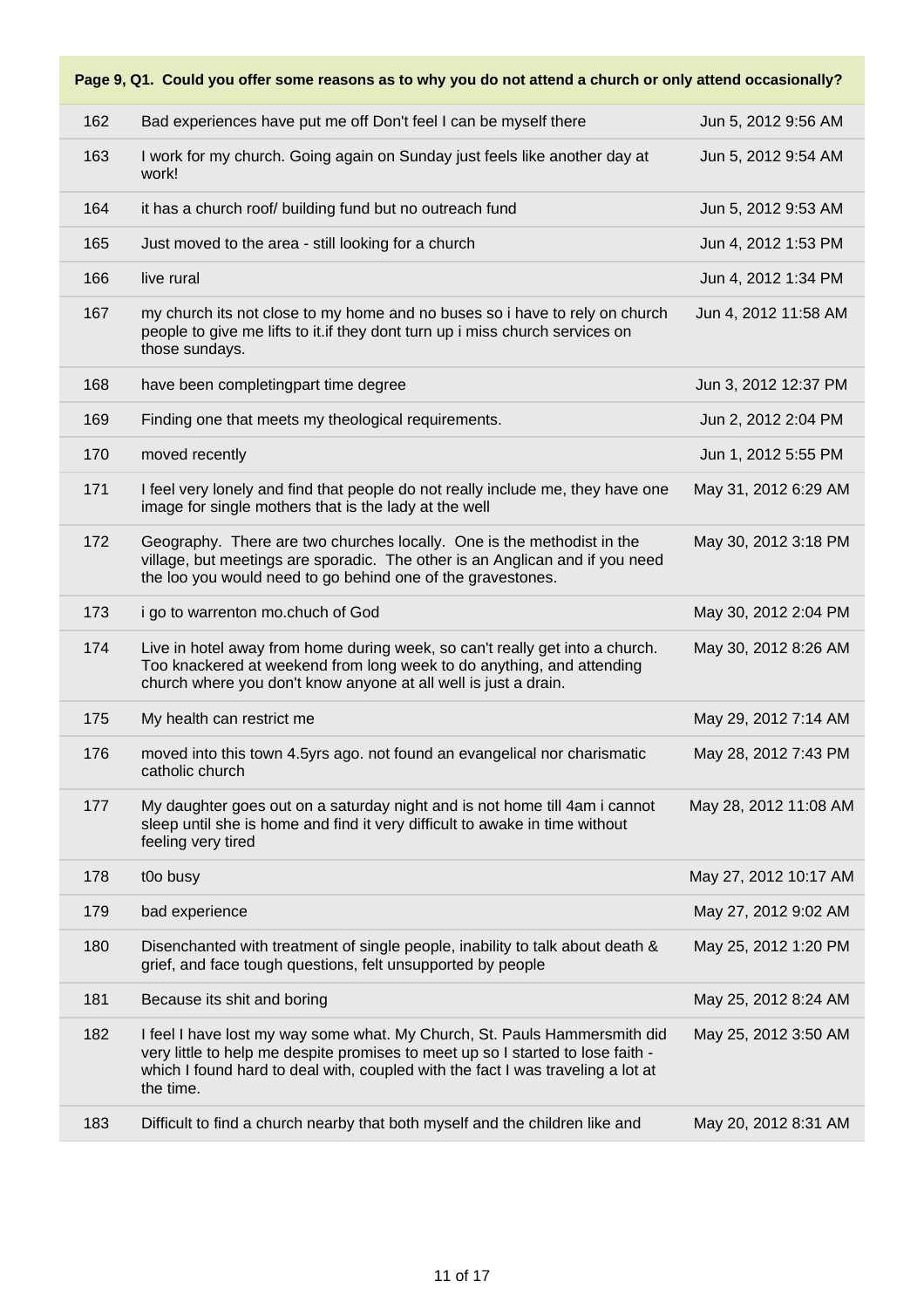|     | want to go to.                                                                                                                                                                                                                                                                                                                                                                                        |                       |
|-----|-------------------------------------------------------------------------------------------------------------------------------------------------------------------------------------------------------------------------------------------------------------------------------------------------------------------------------------------------------------------------------------------------------|-----------------------|
| 184 | Went to church most of my life. Felt sometimes that I left my Lord at the<br>door when I went in and met Him again on the way out. Felt indoctrinated.<br>Now work at having a relationship with God without someone telling me how<br>I should.                                                                                                                                                      | May 20, 2012 8:17 AM  |
| 185 | Difficulty finding a church that suits.                                                                                                                                                                                                                                                                                                                                                               | May 19, 2012 5:15 PM  |
| 186 | work in one area, family and friends who see at weekend in a different area                                                                                                                                                                                                                                                                                                                           | May 19, 2012 2:43 PM  |
| 187 | Recently moved house, not had the opportunity to explore local parish<br>churches                                                                                                                                                                                                                                                                                                                     | May 19, 2012 12:47 PM |
| 188 | I have sleep problems, too tired at times                                                                                                                                                                                                                                                                                                                                                             | May 19, 2012 12:10 PM |
| 189 | <b>Hhh</b>                                                                                                                                                                                                                                                                                                                                                                                            | May 19, 2012 11:13 AM |
| 190 | convince                                                                                                                                                                                                                                                                                                                                                                                              | May 18, 2012 8:17 PM  |
| 191 | Sometimes difficult as they tend to be very family orientated                                                                                                                                                                                                                                                                                                                                         | May 16, 2012 9:52 AM  |
| 192 | Church today are too compromising with the world. Very diluted preaching.<br>Worship seems to be Luke warm and almost too pleasing to man. People in<br>church not welcoming and look depressed.                                                                                                                                                                                                      | May 16, 2012 7:51 AM  |
| 193 | It's hard being single in a family orientated atmosphere. I did not grow up in<br>the church and it is hard to build relationships among my peers. It almost<br>seems to late at this age.                                                                                                                                                                                                            | May 15, 2012 3:50 PM  |
| 194 | Work very busy and when I get a weekend off, over the past few months, I<br>have been visiting friends and normally that would mean going to their<br>church                                                                                                                                                                                                                                          | May 14, 2012 3:13 PM  |
| 195 | I am currently between churches so searching for the right one.                                                                                                                                                                                                                                                                                                                                       | May 12, 2012 8:49 AM  |
| 196 | Too much work.                                                                                                                                                                                                                                                                                                                                                                                        | May 12, 2012 7:42 AM  |
| 197 | care for elderly relative so dffficult to find someone else to care for them                                                                                                                                                                                                                                                                                                                          | May 11, 2012 11:47 AM |
| 198 | not being fed at my old church and haven't found a new one i'm comfortable<br>with                                                                                                                                                                                                                                                                                                                    | May 10, 2012 1:40 PM  |
| 199 | I used to attend regularly and considered church important for my faith. 2<br>years ago I experienced a very negative situation in my church, and chose to<br>leave. This has left me with major questions over the function of church and<br>the concept of church community. It has also left me very uncertain as to<br>where there may be a role for me in church as a single, independent woman. | May 10, 2012 6:55 AM  |
| 200 | lazyness on my part                                                                                                                                                                                                                                                                                                                                                                                   | May 9, 2012 11:41 PM  |
| 201 | have my doubts on sunday worship and christian churches celebrate the<br>pagan festivals of christmas and easter                                                                                                                                                                                                                                                                                      | May 9, 2012 1:27 PM   |
| 202 | I haven't a Church that serves my needs in my area                                                                                                                                                                                                                                                                                                                                                    | May 9, 2012 9:52 AM   |
| 203 | I did attend a church regularly every week, but stopped going 7 months ago<br>because of the lack of support after my Mum died, and I had health                                                                                                                                                                                                                                                      | May 9, 2012 3:27 AM   |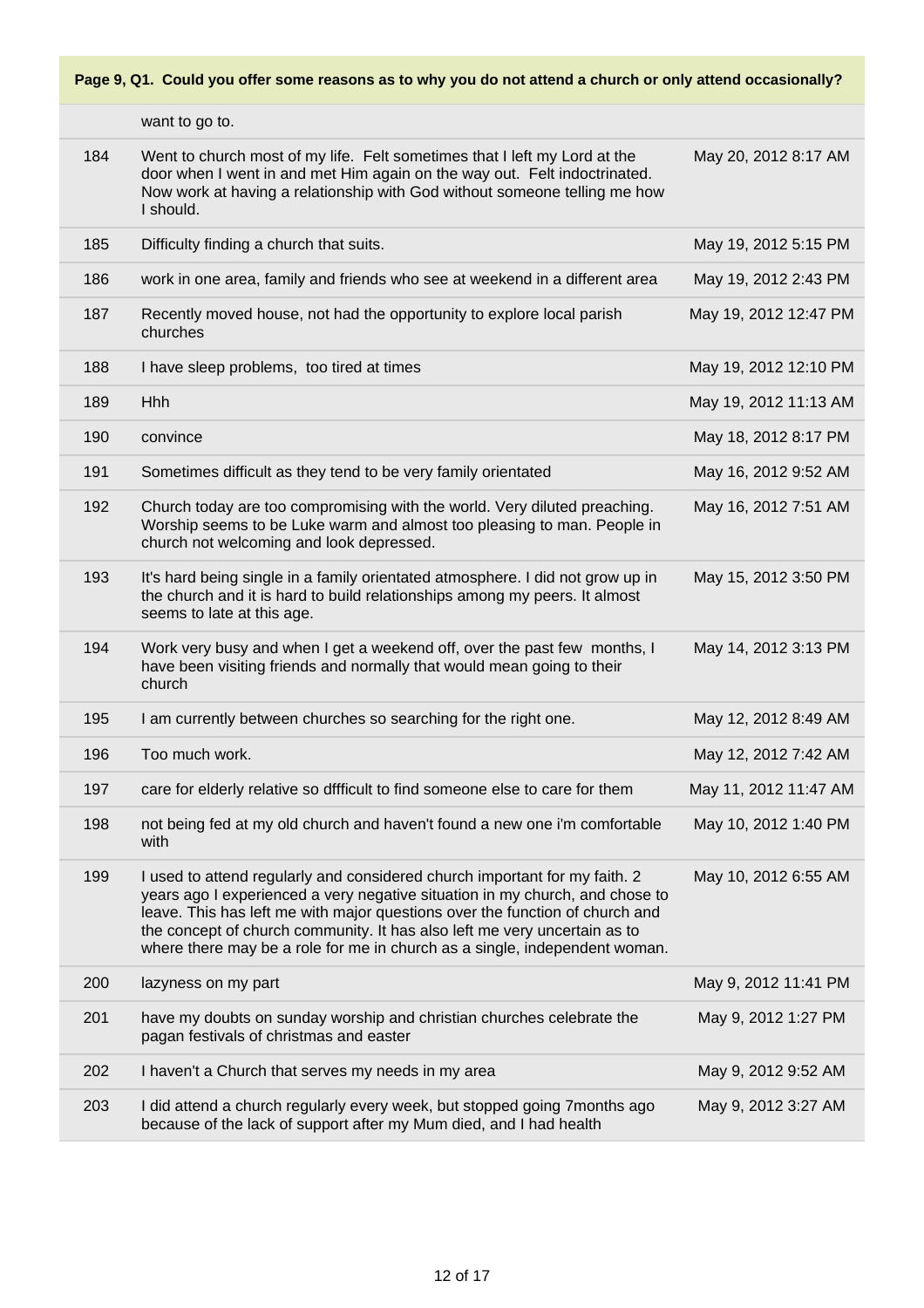| Page 9, Q1. Could you offer some reasons as to why you do not attend a church or only attend occasionally? |                                                                                                                                                                                                                                                                                                                                                                                    |                      |
|------------------------------------------------------------------------------------------------------------|------------------------------------------------------------------------------------------------------------------------------------------------------------------------------------------------------------------------------------------------------------------------------------------------------------------------------------------------------------------------------------|----------------------|
|                                                                                                            | problems, when I started to feel worse on leaving the church than on<br>entering I decided it was better to leave.                                                                                                                                                                                                                                                                 |                      |
| 204                                                                                                        | Not a very friendly church, particularly for a single person pushing 40 who<br>has a child and has no capacity to join housegroup. I go to my former<br>Church every time I'm visiting my home town because I have a loving<br>Christian family there and can actually be in fellowship with them but Church<br>in my new area, I would not choose to associate with these people. | May 8, 2012 11:32 AM |
| 205                                                                                                        | NOT FOUND ONE THAT HAS GOOD TEACHING AND GOOD WORSHIP<br>IN MY AREA SO FAR                                                                                                                                                                                                                                                                                                         | May 8, 2012 9:00 AM  |
| 206                                                                                                        | Visiting parent or going out with a walking group or timing or style of service<br>eg family service                                                                                                                                                                                                                                                                               | May 8, 2012 1:11 AM  |
| 207                                                                                                        | I was studying and fell out of the habit, but will be returning on a regular<br>basic.                                                                                                                                                                                                                                                                                             | May 7, 2012 3:06 PM  |
| 208                                                                                                        | The churches in my area are too evangelical, anti-intellectual and<br>conservative for me. I also find that 'community' in church tends to be rather<br>superficial which puts me off.                                                                                                                                                                                             | May 7, 2012 12:58 PM |
| 209                                                                                                        | I find church culture can be hurtful, unhelpful and downright oppressive to my<br>growth as a single Christian woman.                                                                                                                                                                                                                                                              | May 7, 2012 12:08 PM |
| 210                                                                                                        | churches tend to be very family focussed- a lonely experience                                                                                                                                                                                                                                                                                                                      | May 7, 2012 9:44 AM  |
| 211                                                                                                        | I am part of a house group community and we meet 4 times a month. When<br>I'm not there, I occasionally visit other churches when there is a specific<br>speaker or event. I also link in with many ministries which are not churches.                                                                                                                                             | May 7, 2012 8:22 AM  |
| 212                                                                                                        | Since moving here I have been working so hard and have not made the time<br>to find a church. I am also a little scared of this since having had a bad<br>experience of church a few years ago (although my last church was a<br>fantastic community, so I don't know why it's so hard)                                                                                            | May 7, 2012 4:54 AM  |
| 213                                                                                                        | <b>Boring</b>                                                                                                                                                                                                                                                                                                                                                                      | May 7, 2012 4:21 AM  |
| 214                                                                                                        | Attend church 1-2 times a week, and 2 churches in same parish                                                                                                                                                                                                                                                                                                                      | May 6, 2012 10:50 PM |
| 215                                                                                                        | They do not make it interesting when attending                                                                                                                                                                                                                                                                                                                                     | May 6, 2012 1:24 PM  |
| 216                                                                                                        | feel overwhelmed and don't know anybody there                                                                                                                                                                                                                                                                                                                                      | May 6, 2012 1:10 PM  |
| 217                                                                                                        | Depends on my mood - sometimes I like quieter more prayerful services and<br>liturgy and sometimes like to be more 'loud' - is that classified as 'evangelical<br>or charismatic? All the labels confuse me! Also depends on what support I<br>can give and be given/need at that point in my life.                                                                                | May 6, 2012 11:55 AM |
| 218                                                                                                        | Used to attend 5 or 6 times a week but bad experiences led me to leave. I<br>do attend other churches but do not stay long enough to get embroiled.                                                                                                                                                                                                                                | May 6, 2012 11:07 AM |
| 219                                                                                                        | recently relocated so I am looking for a new church                                                                                                                                                                                                                                                                                                                                | May 6, 2012 9:56 AM  |
| 220                                                                                                        | church doesn't seem to cater for singlel people. My church life is more<br>around meeting socially with other single christians.                                                                                                                                                                                                                                                   | May 6, 2012 3:39 AM  |
| 221                                                                                                        | churches are family orietated and focussed on them or students.                                                                                                                                                                                                                                                                                                                    | May 6, 2012 3:37 AM  |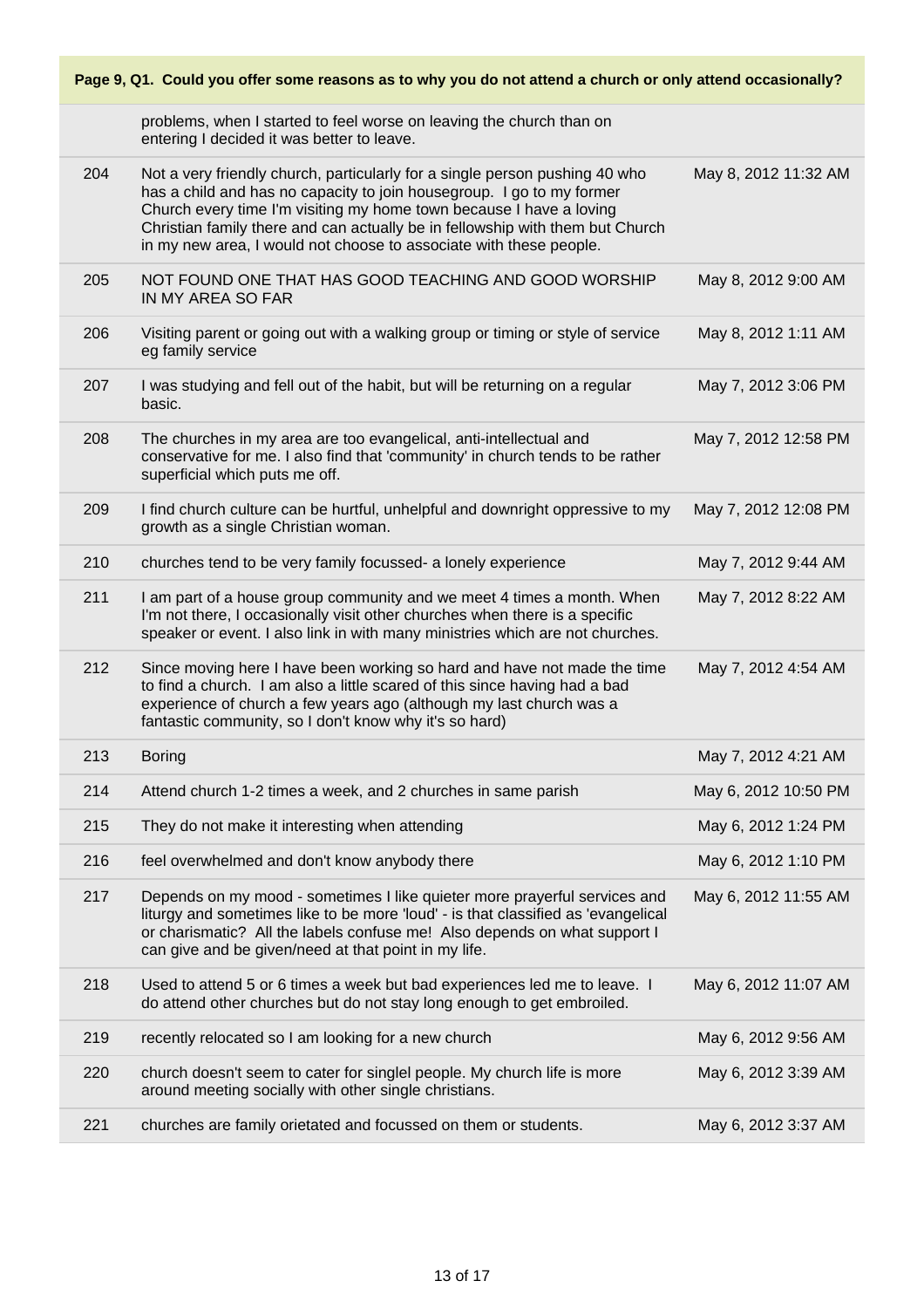| Page 9, Q1. Could you offer some reasons as to why you do not attend a church or only attend occasionally? |                                                                                                                                                                                                                                                                                                                                                                                                                                        |                      |  |
|------------------------------------------------------------------------------------------------------------|----------------------------------------------------------------------------------------------------------------------------------------------------------------------------------------------------------------------------------------------------------------------------------------------------------------------------------------------------------------------------------------------------------------------------------------|----------------------|--|
| 222                                                                                                        | moved house. there is nowhere around which caters to my age group.<br>everyone is either a youth or already married.                                                                                                                                                                                                                                                                                                                   | May 6, 2012 2:30 AM  |  |
| 223                                                                                                        | I attend my home group every week, but not church. I find it socially isolating<br>as a single as it is full of families and couples                                                                                                                                                                                                                                                                                                   | May 6, 2012 2:01 AM  |  |
| 224                                                                                                        | The discomfort of being single in an environment that's usually family<br>orientated - and i feel theres lack of empathy for singles. I find Im a subject of<br>curiosity - people regualrly question me about aspects of my life and not, i<br>gauge, from a caring perspective but nosiness, to the extent of making<br>inappropriate inferences about sexuality. To the point I now keep myself to<br>myself. Its very soul wearing | May 5, 2012 3:27 PM  |  |
| 225                                                                                                        | too traditional compared to church i use to attend. moved to a new area so<br>unable to go to the church i went to for 12 years                                                                                                                                                                                                                                                                                                        | May 5, 2012 1:59 PM  |  |
| 226                                                                                                        | I am enjoying a break after being heavily involved for many years.                                                                                                                                                                                                                                                                                                                                                                     | May 5, 2012 6:09 AM  |  |
| 227                                                                                                        | only due to my shift pattern                                                                                                                                                                                                                                                                                                                                                                                                           | May 4, 2012 8:09 PM  |  |
| 228                                                                                                        | None around here suitable. All too old                                                                                                                                                                                                                                                                                                                                                                                                 | May 4, 2012 3:48 PM  |  |
| 229                                                                                                        | Mainstream churches are too hypocritical Barn churches are too woolly                                                                                                                                                                                                                                                                                                                                                                  | May 4, 2012 2:56 PM  |  |
| 230                                                                                                        | find people cold.                                                                                                                                                                                                                                                                                                                                                                                                                      | May 4, 2012 2:24 PM  |  |
| 231                                                                                                        | I do attend regularly                                                                                                                                                                                                                                                                                                                                                                                                                  | May 4, 2012 2:23 PM  |  |
| 232                                                                                                        | I do attend church regularly but recently it has been difficult for me with work<br>and also am seeking the Lord as to where he wants me to worship                                                                                                                                                                                                                                                                                    | May 4, 2012 1:21 PM  |  |
| 233                                                                                                        | I will try, but it is not easy, I do not feel like I feel like I fit in/other people<br>make me feel like I do not fit in (albeit the latter very rarely) I am probably<br>shy by nature, but usually try to pretend I am not. Probably does'nt come<br>across as very natural.                                                                                                                                                        | May 4, 2012 11:45 AM |  |
| 234                                                                                                        | I am looking for a church in which I fit.                                                                                                                                                                                                                                                                                                                                                                                              | May 4, 2012 10:06 AM |  |
| 235                                                                                                        | I've only recently moved to this area, it's taking me a little while to settle in a<br>church. I'll attemd somewhere almost every week, just not the same place.                                                                                                                                                                                                                                                                       | May 4, 2012 8:41 AM  |  |
| 236                                                                                                        | to meet more people                                                                                                                                                                                                                                                                                                                                                                                                                    | May 4, 2012 6:50 AM  |  |
| 237                                                                                                        | I used to attend every Sunday, go to conferences etc. and was very active. I<br>felt excluded (eg only married couples ran home groups), that my skills and<br>experience weren't valued, and that church was more about families and<br>children than building God's kingdom.                                                                                                                                                         | May 4, 2012 6:50 AM  |  |
| 238                                                                                                        | Lazy depresdion                                                                                                                                                                                                                                                                                                                                                                                                                        | May 4, 2012 2:05 AM  |  |
| 239                                                                                                        | Partly due to location and personal circumstances but also, folllowing years<br>of committed Christian service, since separation as a result of difficult family<br>circumstances I now see most Churches / Christians to be driven by power /<br>control / head knowledge rather than being driven by real compassion and<br>love in the sense of mourning with those who mourn and sharing one<br>another's burdens.                 | May 3, 2012 5:20 PM  |  |
| 240                                                                                                        | Work, Haven't found suitable church.                                                                                                                                                                                                                                                                                                                                                                                                   | May 3, 2012 1:58 PM  |  |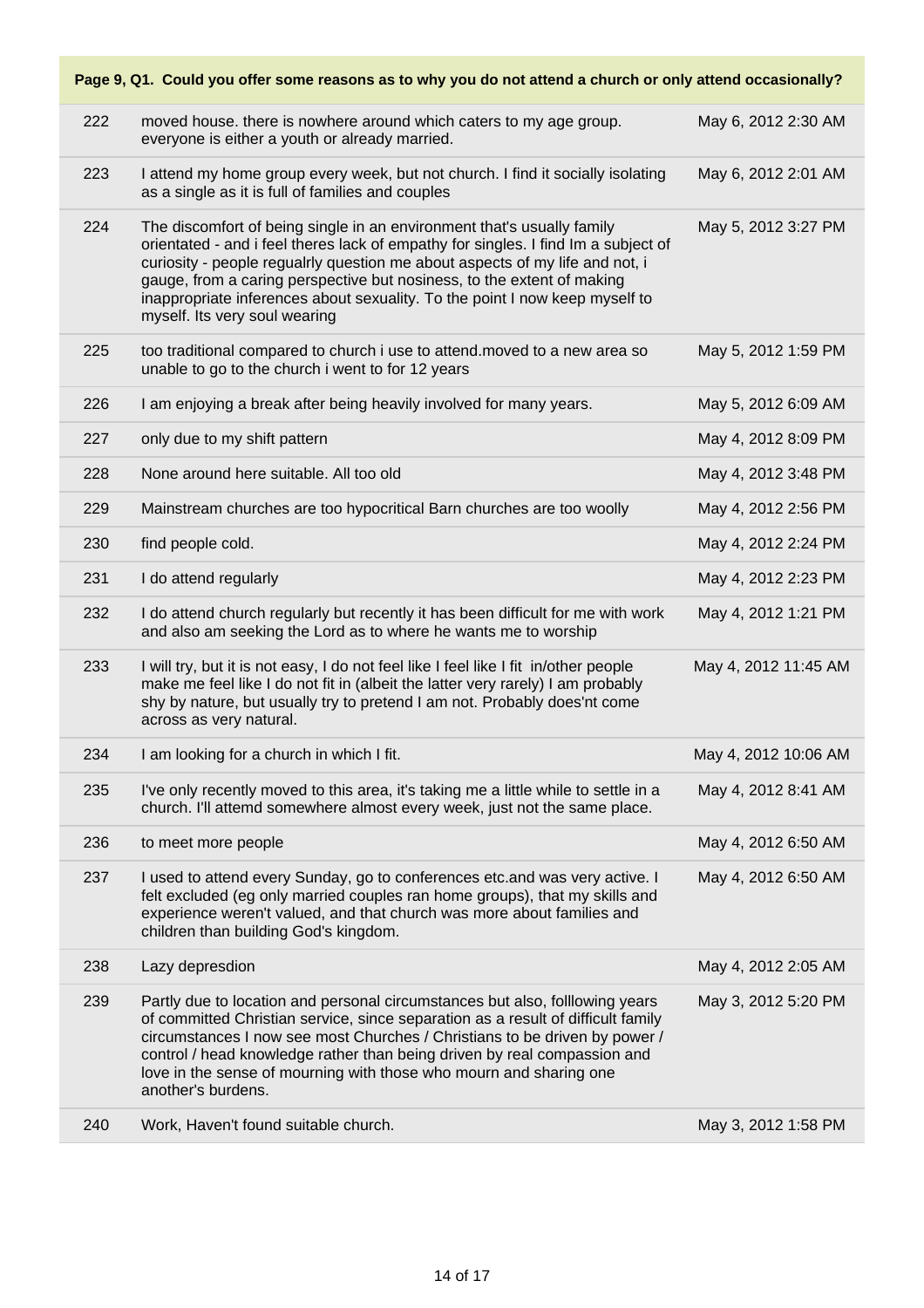# **Page 9, Q1. Could you offer some reasons as to why you do not attend a church or only attend occasionally?** 241 I have chronic fatigue and visit my father or sleep at the weekends! May 3, 2012 1:22 PM 242 too tired after work and need extra sleep May 3, 2012 11:44 AM 243 I used to be a regular attender and was very committed. Over time my interest in the Church dropped and I became more and more upset about the way I felt it treated me as a single person. It became so upsetting that I felt I needed to leave for the sake of my psychological wellbeing. I have not been since March 2011 and have to admit that I do feel a lot better since I have left. This saddens me that the only solution in the end was to leave. I wish it could have been some other way. Overall I have left feeling very disrespected, used and angry. May 3, 2012 10:51 AM 244 my work May 3, 2012 9:49 AM 245 Traditional church has ceased to helpful on my spiritual journey. I attend a contemplative cafe church monthly and am involved in ecumenical prayer groups. I go on retreat several times a year. May 3, 2012 9:23 AM 246 Rarely near my hone on the weekend at the moment. May 3, 2012 9:02 AM 247 **has no not realy and the set of the set of the set of the set of the set of the set of the set of the set of the set of the set of the set of the set of the set of the set of the set of the set of the set of the set o** 248 Church for me is all about relationship, with God and with people. A church service doesn't allow for that reality of relationship, where it is a two way thing. May 3, 2012 5:32 AM 249 if elt lonely there May 3, 2012 5:19 AM 250 work May 3, 2012 4:13 AM 251 Health problems May 3, 2012 3:20 AM 252 lack of community May 3, 2012 12:44 AM 253 time restraints and the matter of the matter of the matter of the May 2, 2012 10:45 PM 254 Feel disapointed with God and the church social centre...would rather spend a day in a social setting such as deep sea diving, rather than go to church for an hour and spend the rest of the day alone May 2, 2012 6:38 PM 255 not necessary May 2, 2012 4:14 PM 256 I have not found a church that I feel I belong to. May 2, 2012 3:56 PM 257 **but also time, dont know anybody, dont like to go alone** May 2, 2012 3:14 PM 258 a bad experience at the last church May 2, 2012 2:56 PM 259 I cannot find a church that is devoted only to bible teachings - so much tradition which is not pure. May 2, 2012 2:32 PM 260 there was a split in my last church and i haven,t found a new church yet to settle in May 2, 2012 1:52 PM 261 Lonely going on own when in thirties, you feel odd one out. May 2, 2012 1:51 PM 262 Difficulty finding a niche. May 2, 2012 1:34 PM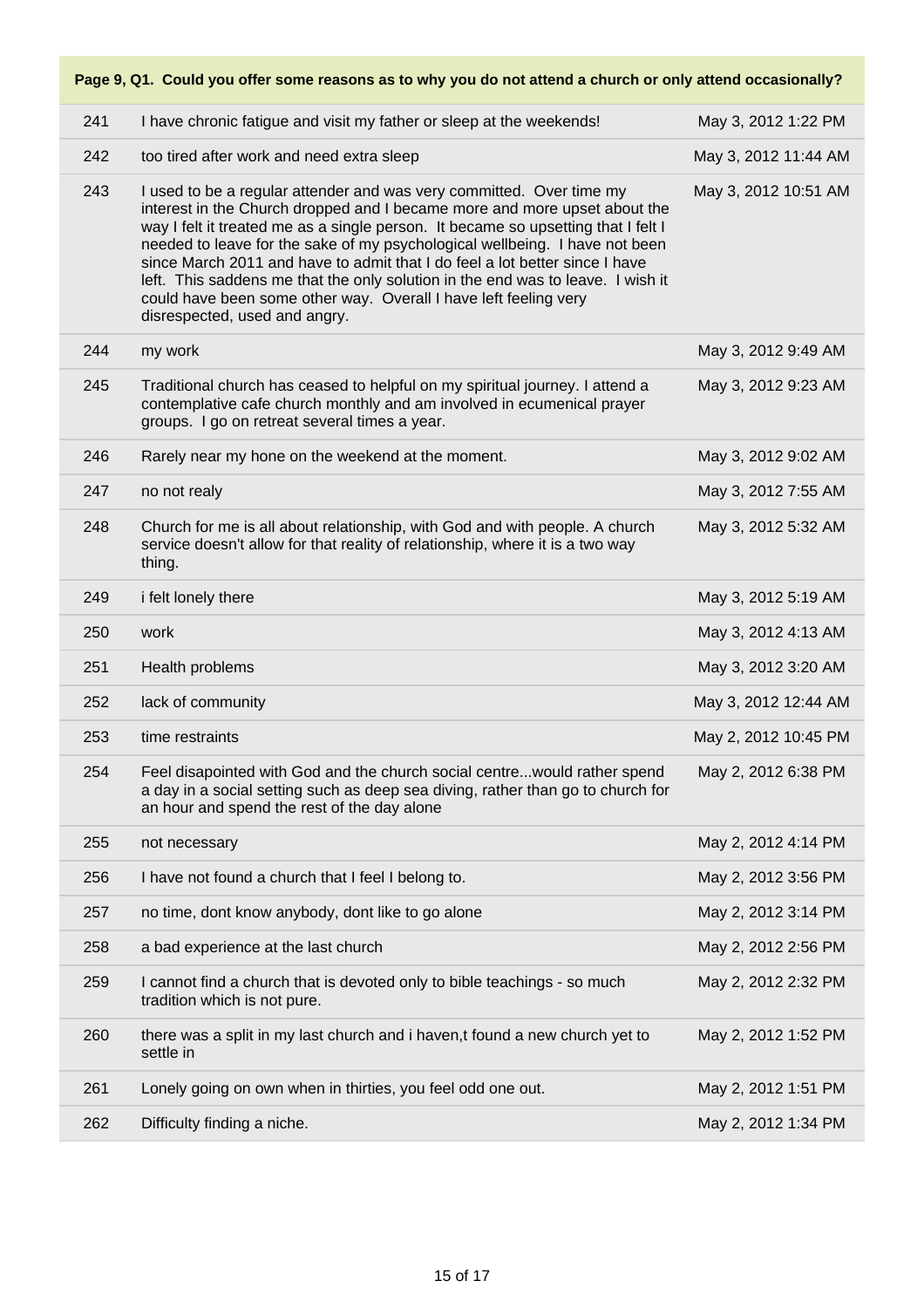| Page 9, Q1. Could you offer some reasons as to why you do not attend a church or only attend occasionally? |                                                                                                                                                                                                                       |                      |  |
|------------------------------------------------------------------------------------------------------------|-----------------------------------------------------------------------------------------------------------------------------------------------------------------------------------------------------------------------|----------------------|--|
| 263                                                                                                        | I suffer from social anxiety and any large gathering is very difficult for me.<br>Also it does seem that churches don't want to know about single people over<br>30.                                                  | May 2, 2012 1:23 PM  |  |
| 264                                                                                                        | Work Commitments/Allowing my colleague who is also a Curate to do his job                                                                                                                                             | May 2, 2012 1:12 PM  |  |
| 265                                                                                                        | I feel I am meant to just live my faith for a while until God tells me<br>otherwise My view of church is much less formal than the traditional view                                                                   | May 2, 2012 12:55 PM |  |
| 266                                                                                                        | look after children of different faiths                                                                                                                                                                               | May 2, 2012 12:20 PM |  |
| 267                                                                                                        | I work away from home. This makes for long days at work, which means<br>that I am pretty tired at weekend. I don't need any more chores; and church<br>is usually a chore.                                            | May 2, 2012 11:03 AM |  |
| 268                                                                                                        | I attend every week!                                                                                                                                                                                                  | May 2, 2012 10:59 AM |  |
| 269                                                                                                        | Away many weekends - only chance to see family. Lack of time. No good<br>church in vicinity.                                                                                                                          | May 2, 2012 10:16 AM |  |
| 270                                                                                                        | Don't know anyone there                                                                                                                                                                                               | May 2, 2012 10:04 AM |  |
| 271                                                                                                        | Do normally attend church but looking for a suitable one at the moment                                                                                                                                                | May 2, 2012 9:57 AM  |  |
| 272                                                                                                        | too far to attend                                                                                                                                                                                                     | May 2, 2012 9:57 AM  |  |
| 273                                                                                                        | Don't like going on my own                                                                                                                                                                                            | May 2, 2012 9:49 AM  |  |
| 274                                                                                                        | Child                                                                                                                                                                                                                 | May 2, 2012 9:29 AM  |  |
| 275                                                                                                        | I worked for my Church and was made redundant after 7 years. I cannot<br>bring myself to attend now.                                                                                                                  | May 2, 2012 9:21 AM  |  |
| 276                                                                                                        | appathy, bad experiences in past                                                                                                                                                                                      | May 2, 2012 9:21 AM  |  |
| 277                                                                                                        | Single people are not catered for                                                                                                                                                                                     | May 2, 2012 9:19 AM  |  |
| 278                                                                                                        | go away at weekendds                                                                                                                                                                                                  | May 2, 2012 9:07 AM  |  |
| 279                                                                                                        | Not got a good circle of friends. Lost sense of belonging.                                                                                                                                                            | May 2, 2012 8:53 AM  |  |
| 280                                                                                                        | Health Grounds (tiredness)                                                                                                                                                                                            | May 2, 2012 8:52 AM  |  |
| 281                                                                                                        | I can't always manage to get church due to health reasons restricting me<br>from going.                                                                                                                               | May 2, 2012 8:11 AM  |  |
| 282                                                                                                        | lazy                                                                                                                                                                                                                  | May 2, 2012 7:51 AM  |  |
| 283                                                                                                        | I do not like the worship. The "music" is a barrier to, rather than an<br>encouragement to entering in to the presence of the Lord. It is very loud,<br>untuneful, without proper beat and rythmn and with poor words | May 2, 2012 7:38 AM  |  |
| 284                                                                                                        | Not enough for people my age- especially single Christians                                                                                                                                                            | May 2, 2012 7:26 AM  |  |
| 285                                                                                                        | no single people my age                                                                                                                                                                                               | May 2, 2012 7:25 AM  |  |
| 286                                                                                                        | Have recently moved to a rural area after being in an active church in<br>London. Finding a church with people I can relate to is proving difficult. Also                                                             | May 2, 2012 7:20 AM  |  |